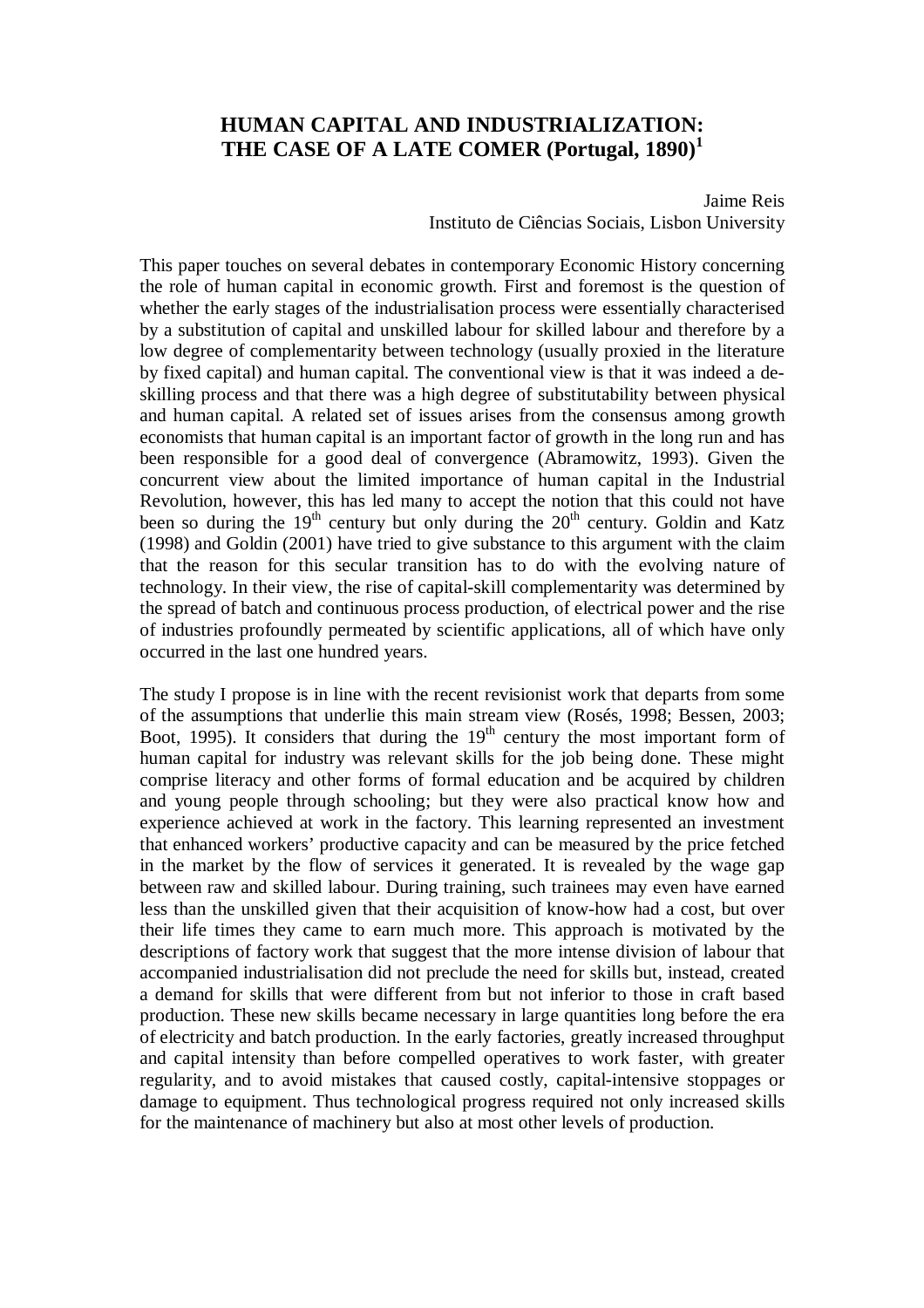To date, too little empirical evidence has been presented on these matters and most of it has had to do with the advanced economies of the  $20<sup>th</sup>$  century. This paper, which studies the case of Portugal in the late eighteen hundreds, seeks to broaden geographically this rather limited perspective regarding the role of skill in industrialization during the 'first Industrial Revolution'. In the second place, it focuses on a late developing economy from the periphery of Europe, which allows for consideration of certain interesting particularities of such economies. One, for example, was their status as importers rather than creators of new technology, which entailed the use of equipment that was often more suitable for a different factor mix. Another was their lack of industrial background and the consequent scarcity of human capital appropriate to rapid industrial development. In the third place, this study offers the advantage of being based on a very detailed industrial survey carried out in 1890 and complemented by a somewhat less complete one made in 1881. This material provides a large amount of data on the industrial labour force disaggregated to the firm level and, within each firm, by occupation. It does not permit any time series analysis but offers excellent opportunities for a cross sectional examination of some of the above mentioned issues.

During the second half of the  $19<sup>th</sup>$  century, Portugal could hardly be called an industrialised economy. In 1852, manufacturing establishments with more than 10 workers had a work force of just under 16,000 individuals for a total population of close to 4 million (Relatório, 1857). After a period of growth of industrial output at a rate of 2.8 % per annum, industrial labour in 1890 was still only 18% of the total labour force - agriculture was 61% - and agricultural output in 1900 was something like twice the size of that of industry (Nunes, 1989). Industry was concentrated in coastal cities, mainly Lisbon and Porto, with the exception of Covilhã, a traditional centre for woollens since the  $18<sup>th</sup>$  century. The structure of the manufacturing sector was typical of economies, which having embarked late and slowly on the process of industrialisation, had a scarcity of suitable raw materials and a heavily protected domestic market. Around 1910, it was dominated by cottons, woollens, metal working and food, followed at a distance by cork, fish canning, ceramics and tobacco (Lains, 1986). Low productivity in all branches - somewhere around half of that in comparable situations in Britain and France – obliged industry to shelter behind high tariffs and practically disqualified Portuguese manufacturers from competing internationally. The exceptions to this were cork and fish canning, two industries whose advantage lay in an unusual local abundance of highly specific raw materials . the bark of cork tress and sardines. Technological progress appears to have been slow, mechanisation bypassed several significant sectors and installed steam and water power was not impressive (Reis, 1986).

At the end of the  $19<sup>th</sup>$  century, the state carried out two major national enquiries into the condition of Portuguese industry, respectively in  $1881$  and  $1890$ .<sup>2</sup> Both met with mixed results largely as a result of resistance on the part of entrepreneurs. Information was gathered only from a fraction of the firms in question and often the questionnaires were only partially answered. On both occasions, they were concerned with a wide range of aspects. These included the value of fixed and circulating capital, raw materials and output; the number, gender, age, wages and literacy of the work force; and the sources of power and the machinery employed. Apart from statistics, numerous interviews and visits to factories were undertaken and provide additional valuable insights.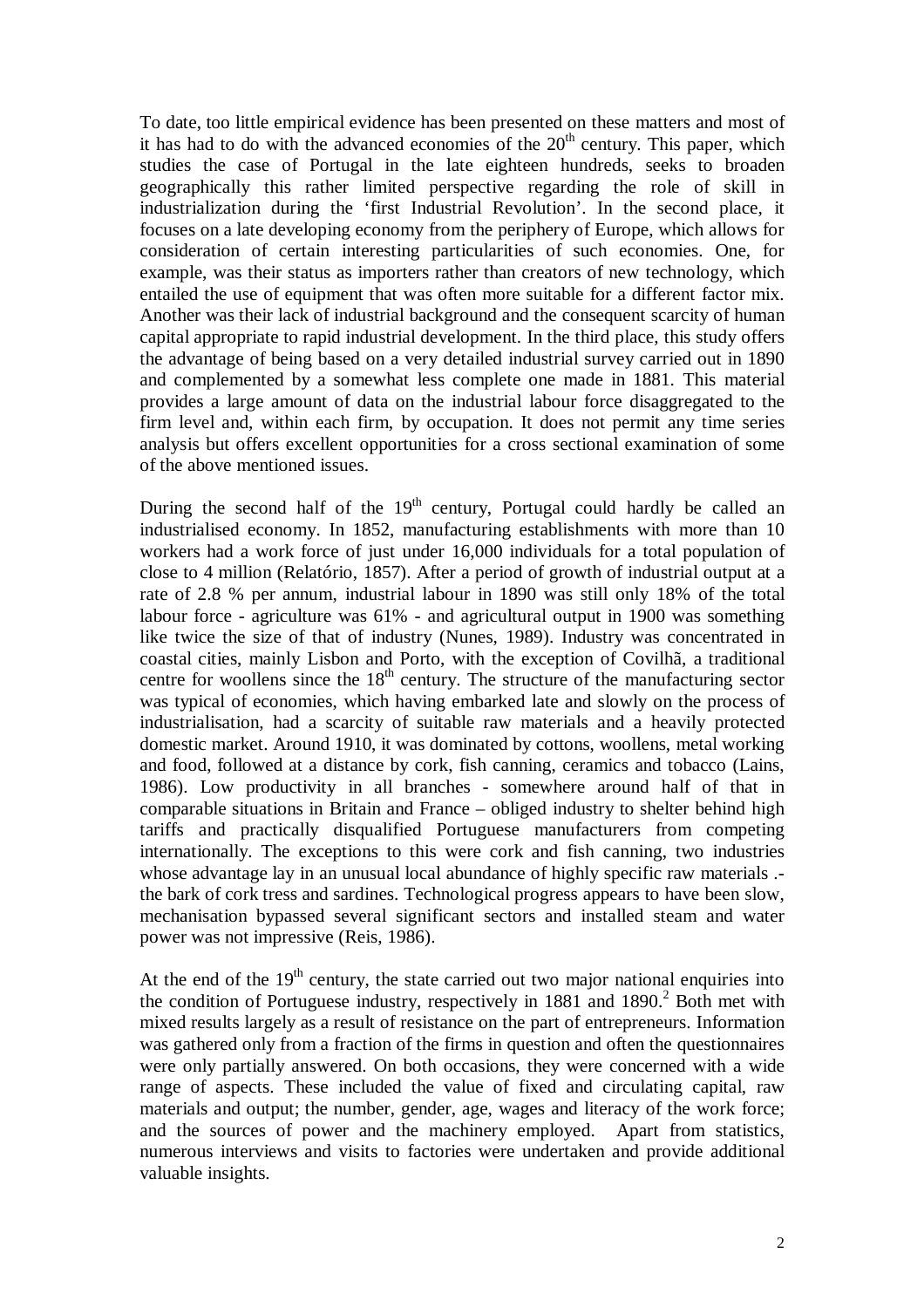The present study makes use principally of the second of these enquiries because it is the most informative in terms of the remuneration of labour. We have chosen to focus on Lisbon alone, which was the largest industrial centre of the time. Altogether 2,900 questionnaires were sent out there to as many firms, which gives an idea of the size of the universe in question. Only 1,614 were returned and they covered firms employing a total of 17,403 men, women and children, but the total work force in Lisbon's manufacturing can be reckoned, by extrapolation, at approximately  $31,000$ .<sup>3</sup> Since our interest lies in the link between technological and skill development, artesanal units are left out of our sample and only firms with more than ten workers are therefore considered.

The paper consists of four sections. The first part shows that skills were important for Portugal's late  $19<sup>th</sup>$  century industrialisation effort. The Portuguese industrial labour force contained a large proportion of skilled workers, that is, who earned significant skill premia, and their distribution will be discussed in terms of the degree of technological sophistication of the various branches of manufacturing. Hourly rates of pay and skill premia are used to make this point. The second part tries to ascertain whether formal education contributed to the working skills used on the shop floor. It tests whether cognitive skills acquired through schooling had any impact in this respect. It further considers whether it was youth or childhood practical learning which was the most important influence on the development of industrial human capital into adulthood, and concludes that literacy was not correlated with the capacities that bettered labour productivity. The third part tries to gauge the importance of this stock of human capital in industrial production. This is done in a growth accounting framework that estimates the contributions of capital, raw labour and human capital to value added. The fourth and final section tries to establish whether there was capital-skill complementarity in Portuguese industry at this time using ordinary least squares regression analysis. It makes an effort to distinguish between high and low throughput firms, as suggested by Goldin and Katz (1998), but unlike them and more realistically, it uses skill premia rather than the educational achievement of the work force as the yardstick. It finds that such complementarity did indeed exist.

I

In this part of the paper, we try and measure the extent to which human capital was present in the Lisbon industrial work force in 1890. A priori it is not evident what one should expect from an economic sector with the characteristics we described above. On the assumption that there was capital-skill complementarity, one might think that a prevalently backward, low capital-intensity industry would not be a heavy user of this factor of production. Indeed, a scarcity of human capital in general is often considered the curse of societies with a low level of GDP per capita and, if true, should lead us to expect from this exercise a low endowment of qualifications among workers in manufacturing. On the other hand, this backwardness might be precisely the reason why we should find a relatively high level of human capital. In the view of those opposed to the notion of capital-skill complementarity, this would happen as a result of the presence of costly traditional skills, before they became obsolete and were replaced by modern industrial machines.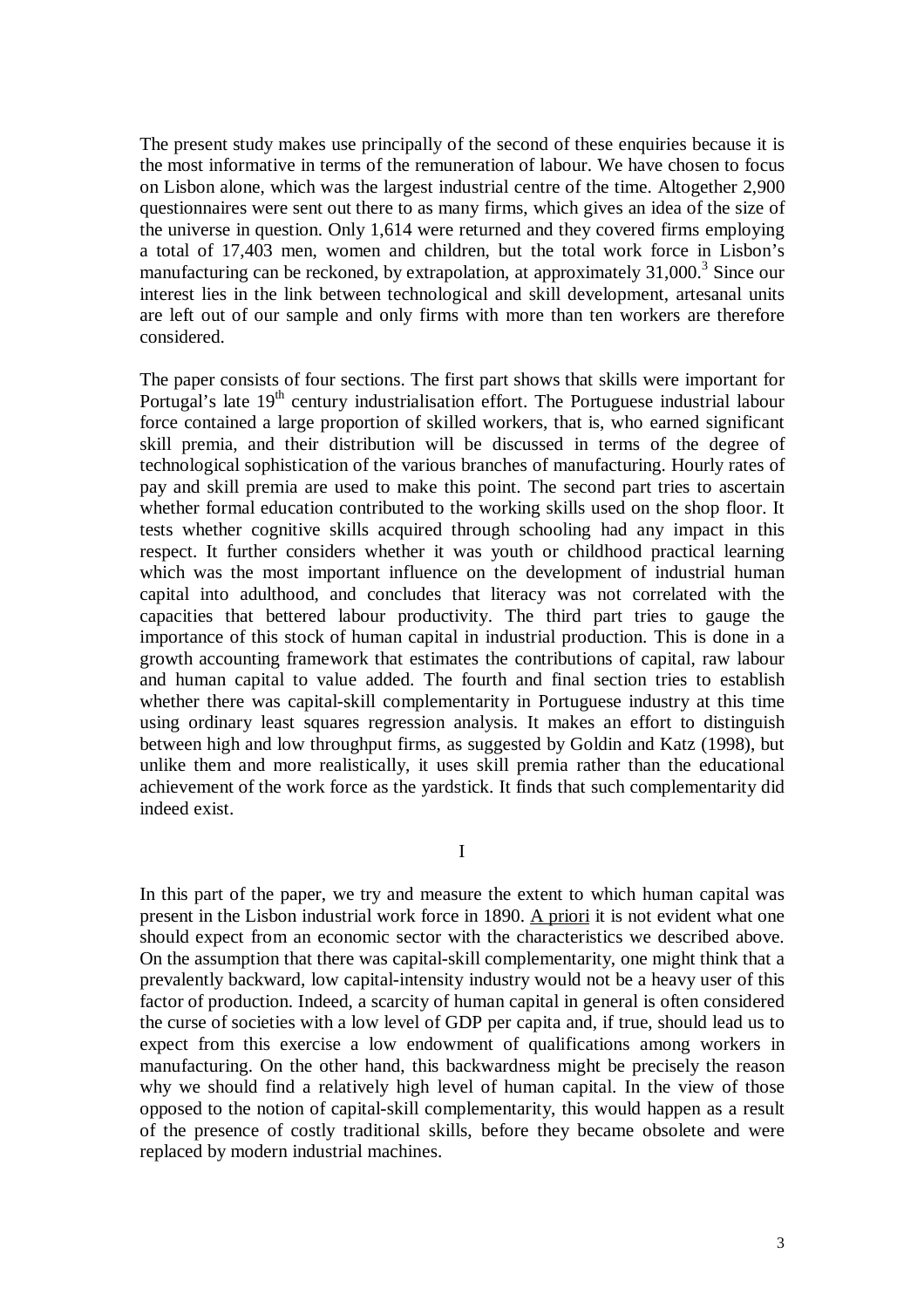Human capital here is equated with job-related skills, and is proxied by the market value of the services derived from this endowment. As proposed by McIvor (2001: 48), it was 'a combination of manual dexterity with knowledge (of materials and tools) and discretion acquired through a long training period, traditionally of several years'. It is measured in the standard way by the premium paid to each worker above the remuneration of raw labour, the latter corresponding to the effort of workers who are totally unskilled.

Several doubts have been raised regarding such a Mincerian approach. Besides differences in human capital endowment, individual wage gaps could be explained to some extent by variation in innate ability or strength between workers. They could also stem from imperfections in the labour market that would make wages unlikely to equal the marginal product of labour. The first case of distortions is largely avoided because the 1890 Inquerito does not allow us to use individual observations anyway. It only gives us the maximum and the minimum daily wages for all the workers in each job, in each productive unit. It makes no distinction between males and females, but it distinguishes between adults, over the age of 16, and young people, between 12 and 16. The more detailed information contained both in the 1881 Inquérito and in the trade union inquiry of 1909 (Cabral, 1977) tells us that the averages of these maxima and minima provide a good approximation to the average earned in each occupational group, which is the variable that we shall be using here. This means that we can reasonably ignore the difficulty posed by differences in individual innate characteristics. On the other hand, it implies also that we are obliged to ignore all groups that include males and females, given the large pay discrepancies associated with gender. We can presume that in general the maximum wage was earned by men and that the minimum was received by women but we do not know what were their minima amd maxima, respectively, and, consequently, this analysis is restricted to homogeneous groups in terms of gender composition.

The second type of distortion is allegedly caused typically either by the presence of non-economic factors in wage determination, such as employer paternalism or discrimination regarding certain groups, or by the payment of wages for assiduity and good behaviour, particularly at the end of the worker's career, or for informal supervisory duties. In the cases of  $19<sup>th</sup>$  century Lancashire and Catalonia, Boot (1995) and Rosés (1998) have shown that there is little reason to be concerned about these effects and the same position seems warranted in the present instance. For one thing, the evidence on wage-age profiles for Lisbon, although scant, shows a clear decline in wages at the end of the working lives of industrial workers, not a rise, as this argument would require (Carqueja, 1916). This is corroborated by the oral testimony from trade unions at the beginning of the  $20<sup>th</sup>$  century, which maintained that employers only kept workers on the payroll as long as they were healthy, productive and necessary (Cabral,  $1977)^4$ . The same source stressed that managers paid wages in accordance with what workers produced, even when they were not on a piece rate system, a view that contradicts the existence both of 'paternalism' and of wages unlinked to productivity.

The rates of pay considered here are hourly, not daily. This is important because there was quite a wide range of lengths of working day within manufacturing in Lisbon in 1890 - it could vary between four and fourteen hours.<sup>5</sup> The 1890 Inquérito distinguishes in addition between the length of summer and winter working days, the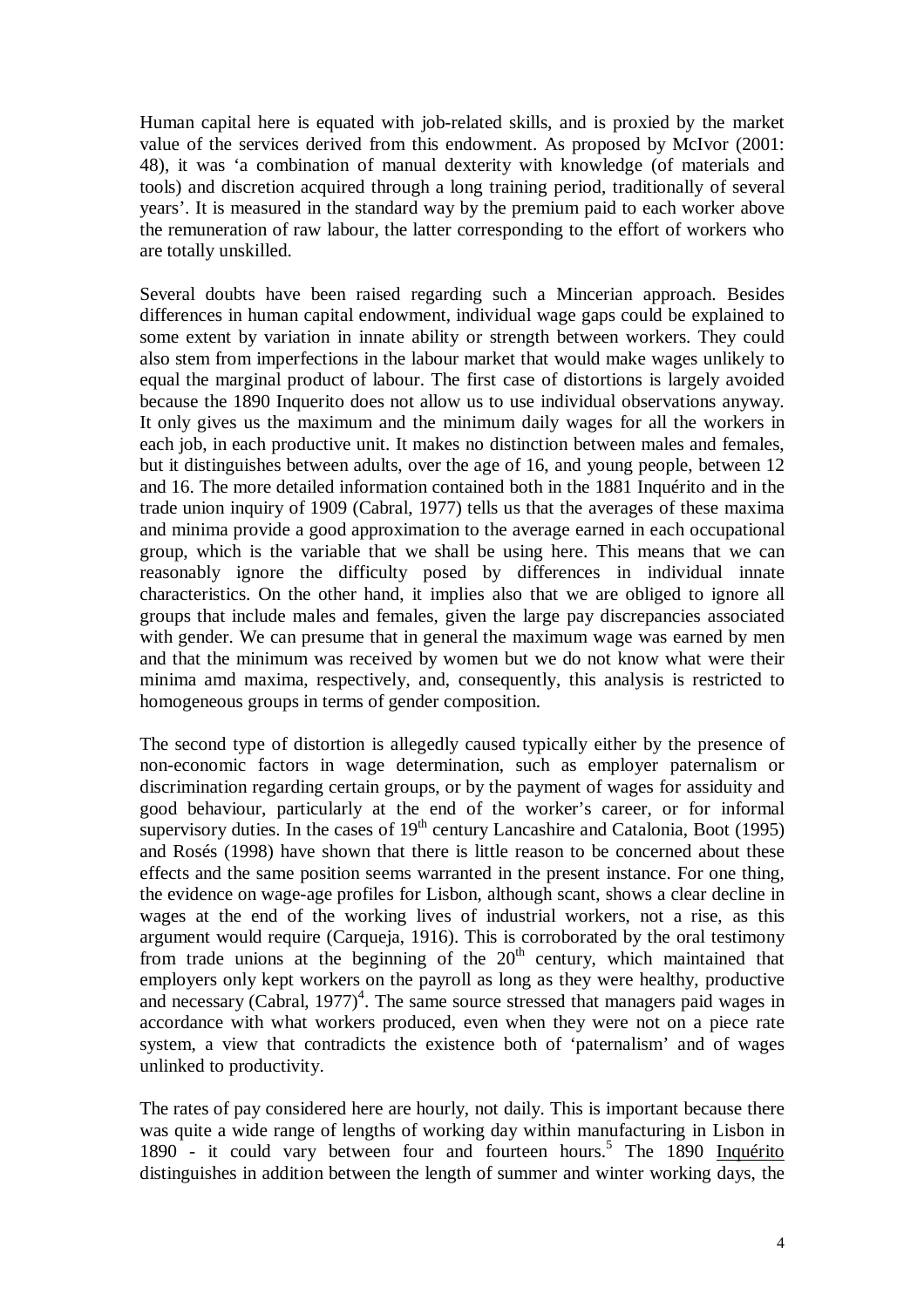latter being usually shorter by one or two hours. We incorporate this information here by assuming for the whole year an average of these two figures. In cases where complete information was unobtainable, we presumed that the firm in question followed the timetable of the other firms in its branch of activity. Where a range of hours was given, instead of a single figure, we took the mean of the extremes of the range. Children's pay is not been treated here for two reasons. One is that the data available is for the 12-16 age group, one in which the range of wage variation is strongly affected by physical strength, as well as skill, and this renders it difficult to establish how much of wage differences is ascribable to skill and not greater size and vigour. Altogether, we have been able to take into account 6,468 adult workers divided into 142 occupational groups belonging to 114 different businesses. The average hourly rates for men varied between 236 and 20 reis and for women between 21 and 42. $^6$ 

The data on wages are summarised in table 1, which is divided into two parts, one for male workers, the other for female ones. Regarding male workers (panel A), the first point to be made is that the lowest paid categories were those receiving 40 reis or less per hour, this being the normal rate for unskilled workers in Lisbon, that corresponded therefore to the greatest level of physical effort, without any skill.  $7$  According to our tabulation, just over 4 % of the adult male labour force belonged in this group and this means that the overwhelming majority of industrial operatives performed tasks that involved some skill, however acquired. The well off workers, at the other end of the spectrum, were those who received more than 100 reis an hour. They were compared in terms of earning power to minor civil servants or better and couild support a family of four or five comfortably on one wage alone.<sup>8</sup> This group comprised only 697 individuals or just over 11 % of the sample considered. Below them, however, there was another 2,086 males earning double or more the wage of unskilled workers and therefore still at an immense economic distance from the latter. The largest group, between these two strata, were the 50 % of this work force, i.e. just over 3,000 employees, who could face hardship if it had to live off the earnings of a single breadwinner or if there was temporary unemployment, but who could manage reasonably well under fair conditions. Altogether, the picture that emerges is that of a surprisingly qualified work force, where high premia for skills rewarded a large proportion of its members, and few belonged to the stratum at the bottom of the earnings heap, who were paid exclusively for their strength and stamina.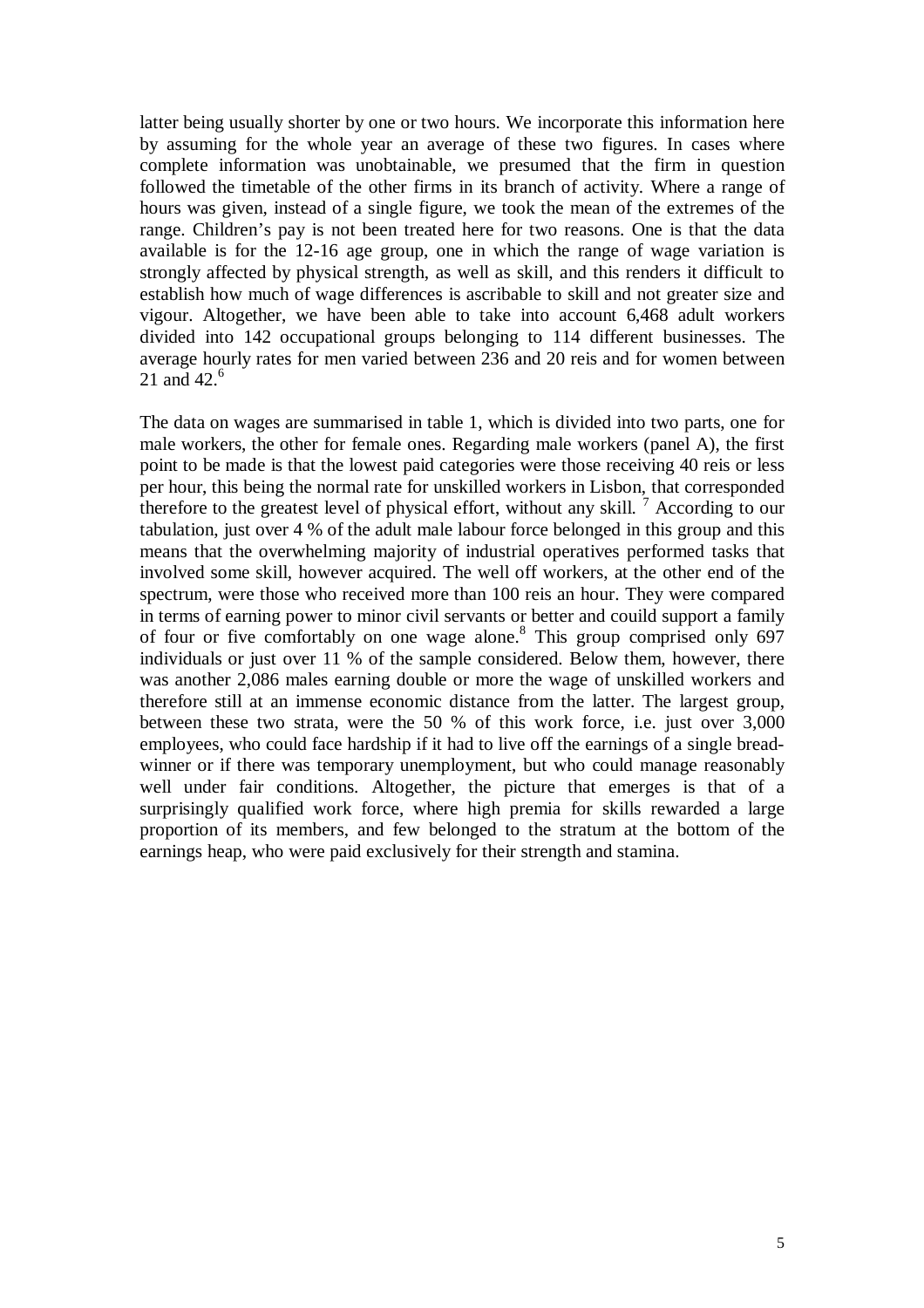# **Table 1**

Distribution of average hourly earning of industrial occupations, Lisbon 1890

### **Panel A**

|  |  | Male Adults |
|--|--|-------------|
|--|--|-------------|

|                | number | Percentage |
|----------------|--------|------------|
| « 40 reis      | 274    | 4.5        |
| 40 - 60 reis   | 1059   | 17.3       |
| 61 - 80 reis   | 2019   | 32.9       |
| $81 - 100$     | 2086   | 34.0       |
| 101 - 120 reis | 265    | 4.3        |
| 121 - 140 reis | 123    | 2.0        |
| »140 reis      | 309    | 5.0        |
| <b>Total</b>   | 6135   | 100        |

NB.:based on firms where there were only male workers

#### **Panel B**

#### Female Adults

|              | number | Percentage |
|--------------|--------|------------|
| «22 reis     | 25     | 7.5        |
| $22 - 25$    | 301    | 90.4       |
| »30 reis     | 7      | 2.1        |
| <b>Total</b> | 333    | 100        |

NB.: includes only female workers employed in firms where there were no adult male workers Source: Inquérito Industrial de 1890

To what kinds of occupations and branches of activity did these classes of remuneration correspond? If we continue to follow the organisation provided by panel A of table 1, the first thing to note is that in the top group, not surprisingly, jobs were characterised by considerable manual dexterity, even some degree of artistic capacity, and the operation of sophisticated precision machinery, such as printing presses or equipment for minting, electroplating and zincography. In 1890, some of these activities involved recent technological developments based on electrical and or chemical processes. In some cases - e.g. M. Herman, a manufacturer of electrical apparatuses - worker categories were not even described, only the product, probably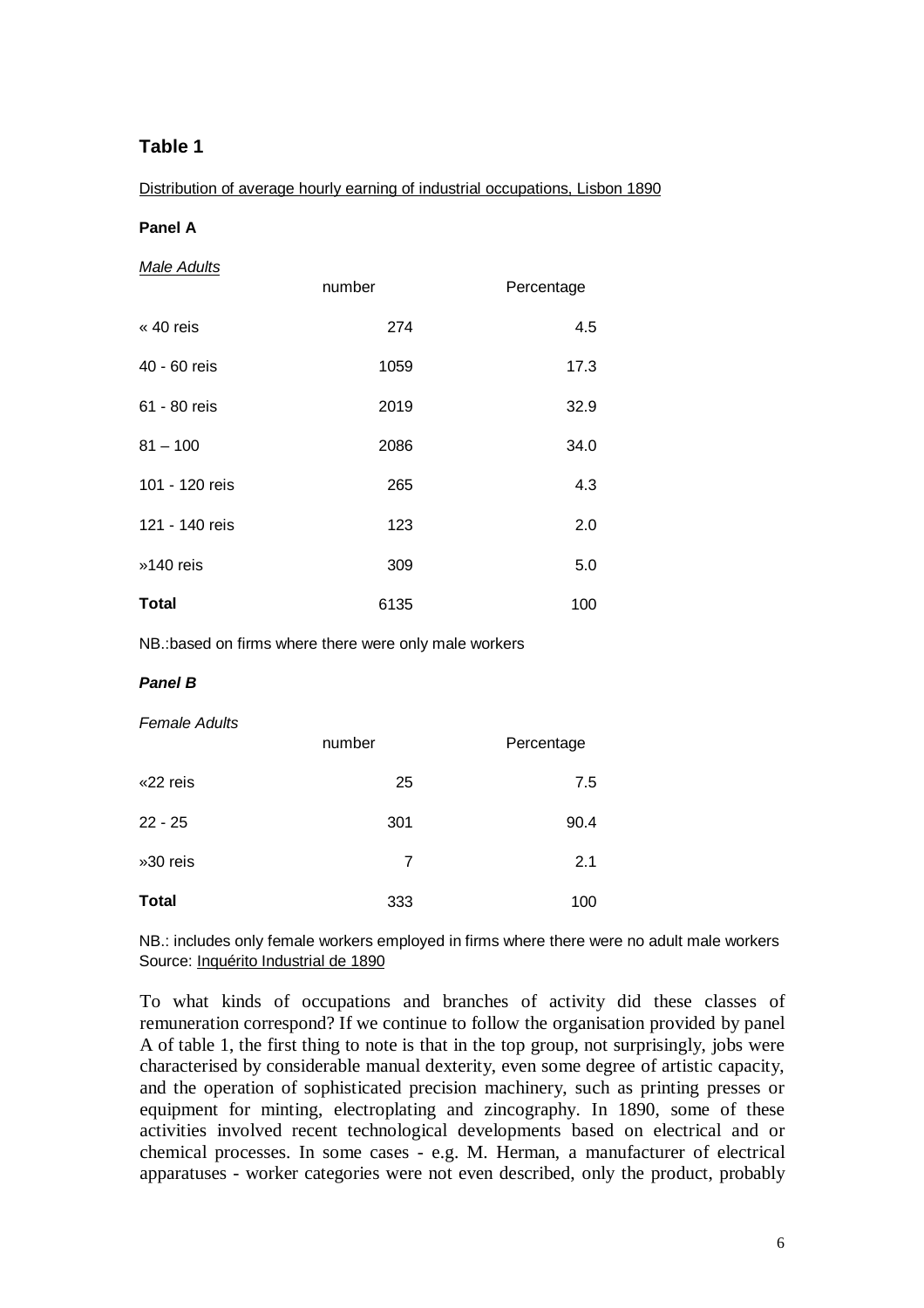because their jobs defied traditional classifications. Some occupations such as carpenters, metal workers, boiler-makers and blacksmiths, which were usually situated further down the hierarchy of pay, intruded into this elite apparently when they became engaged in special production. This happened in carriage making, steam engine manufacturing or large foundries (e.g., the Empresa Industrial Portuguesa) with complex orders to carry out.

The category immediately below, of those earning from 80 to 100 reis per hour, contains a very wide variety of skilled occupations, many of them to be found also in the previous group, such as typographers, compositors and dyers though less prevalent than there. New and significant presences concern tasks relating to the operation or production of steam engines, such as machine operators and boilermen. A few carpenters, stonemasons, painters and others associated with construction also appear now along with less skilled members of the precision trades of the preceding category. The group is dominated, however, by trades connected with metal blacksmiths, boiler-makers, turners, founders and gun makers. Altogether these come to 1,034 workers, or close to one third of this stratum. Their high pay probably reflected the exceptionally good performance of this sector over the last few decades, which rendered these skills scarce and their price consequently high. Naval construction appears here too, with a large contingent of carpenters who were specialised in shipbuilding, an occupation with close links to some of the metal trades. Other trades associated with wood, like sawyers begin to emerge in the lower ranks of this earnings category, as happens also with the modern segment of the food industry, in the shape of flour milling. Textiles are represented by their most skilled workers dyers and finishers.

The third group in panel A, from 40 to 80 reis, encompasses a much broader range of occupations and industries. It still includes a representation of metal and precision workers but now in quite small amounts while the bulk comes from the 'traditional' branches of industry, that is, food (sugar, bread, beer and margarine, but not meat because the abattoir was municipalized and had artificially high wages), leather and shoes, rope, soap, furniture, construction and the production of its inputs (nails, sawing, quick lime). Generally speaking, these were the consumer-oriented sectors, where technical progress, including mechanisation, had been less intense, long term growth had been slower and their origins were further back in time.<sup>9</sup>

The lowest and smallest category, at 40 reis an hour or lower, includes the lowest paid and the practically unskilled male industrial operatives of Lisbon in 1890. Among its members one finds hardly any of the jobs listed in the top first and second categories. On the other hand, 30 % of them have no specific description at all and belong to vague occupations such as 'worker', 'operative', 'attendant' or 'helper'.<sup>10</sup> To these must be added all whose tasks have little specialised content, such as guards, carters, drivers and doormen. Low skill occupations like washers, starchers and bakers are also frequent. Interestingly, the only workers paid by the day in textiles and cork, a minority in their respective industries, are also numerically quite relevant at this level. This is to be expected given that in these sectors their work had little complexity and they could do it with little supervision. The more sophisticated tasks were paid by the piece presumably in order to save on supervision costs.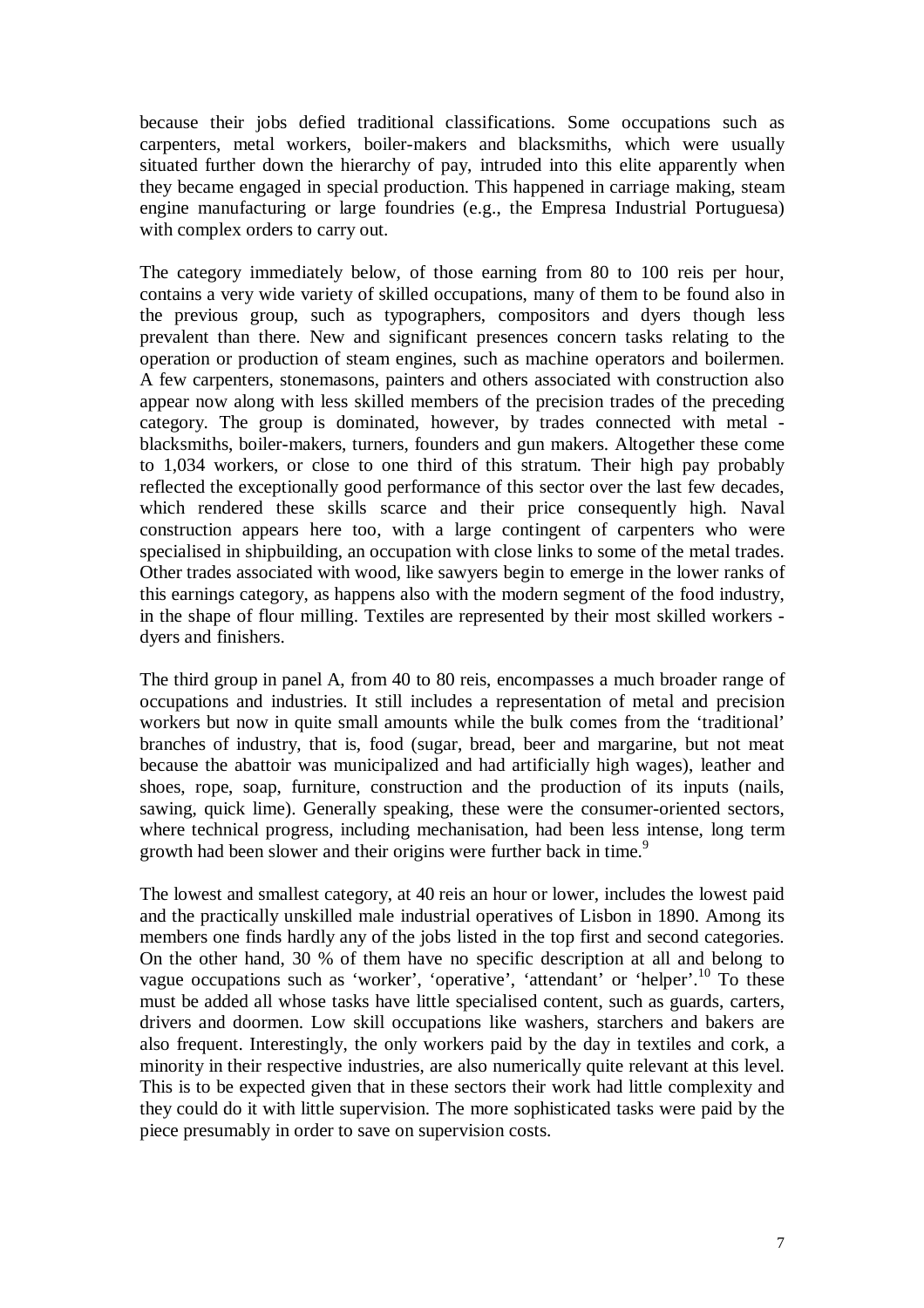Among women (table 1, panel B), unskilled workers and highly skilled workers were rare too, if we are to judge by the premium received over and above the unskilled rate of 22 reis per hour. On the assumption that this is a representative sample, less than 10% of women workers were unskilled and 2,1 % of them occupied the earning peak of this ranking. This means that even more than in the case of their male counterparts, skills and skill premia were widely prevalent among female workers. On the other hand, the vast majority were not earning little for these skills. Most of them were engaged in light work requiring considerable manual dexterity, such as glove making, cloth napping, yarn winding onto spindles, checking the size and quantity of packages of tobacco or packing sardines by hand into tins. But their effort was not associated with the operation of sophisticated machinery, capital-intensive production or technically advanced processes and this perhaps explains why their skills were so much less prized than those of many men. As a consequence, their wages could hardly give them any chance of economic autonomy, in contrast with the situation of the masculine world. This was definitely the world of 'the male bread winner' but it is difficult to say at present to what extent this reflected discrimination and to what extent it arose from actual productivity differences between genders.<sup>11</sup>

It thus would seem that in the case of male adult workers – there is too little evidence on women - wage gaps were associated with the level of workers' aptitudes and with the exigencies of the tasks they had to carry out. Those that did the more demanding jobs, in these terms, were on the whole higher up the pay scale, while those whose jobs required mostly brute force were lower down. It appears then that, as theory would have it, employers valued their workers' skills or human capital by paying them a premium over and above what was earned by the workers who lacked these attributes, i.e. unskilled workers, and this comprised, in Lisbon, in 1890, a larghe proportion of the industrial labour force.

### II

Up till now we have not specified the exact nature of the human capital considered here nor the manner of its acquisition. Broadly speaking, the literature considers two possibilities in this respect. The most common equates this factor of production with skills and aptitudes of a cognitive nature that are normally acquired in the course of formal education mainly carried out in schools. The indicators used in such studies have therefore been either those related to scholastic achievement, e.g. rates of literacy or success in exams, or, alternatively, school enrolment or attendance. The latter, as a rule, is measured by the number and type of years of schooling per individual or the proportion of the population of school age that is registered in educational establishments and would seem more closely related to the aptitude we are trying to assess. On the other hand, it is clear from many accounts that, during the  $19<sup>th</sup>$  century, labour productivity in manufacturing depended crucially on job-specific skills and that these were learned by young workers on the job. This does not mean, however, that a prior or concurrent schooling of workers of whatever age did not affect productivity too, something that could have happened in a variety of ways. Literacy could have enabled the process of learning on the job skills to be faster and more efficient and it could have made it easier for workers to learn the use of new technologies more readily. It could have made skilled workers that had this capability more effective in their tasks than illiterate ones, as a result of a complementarity between skill and literacy, as Bessen (2003) found in Lowell during the first half of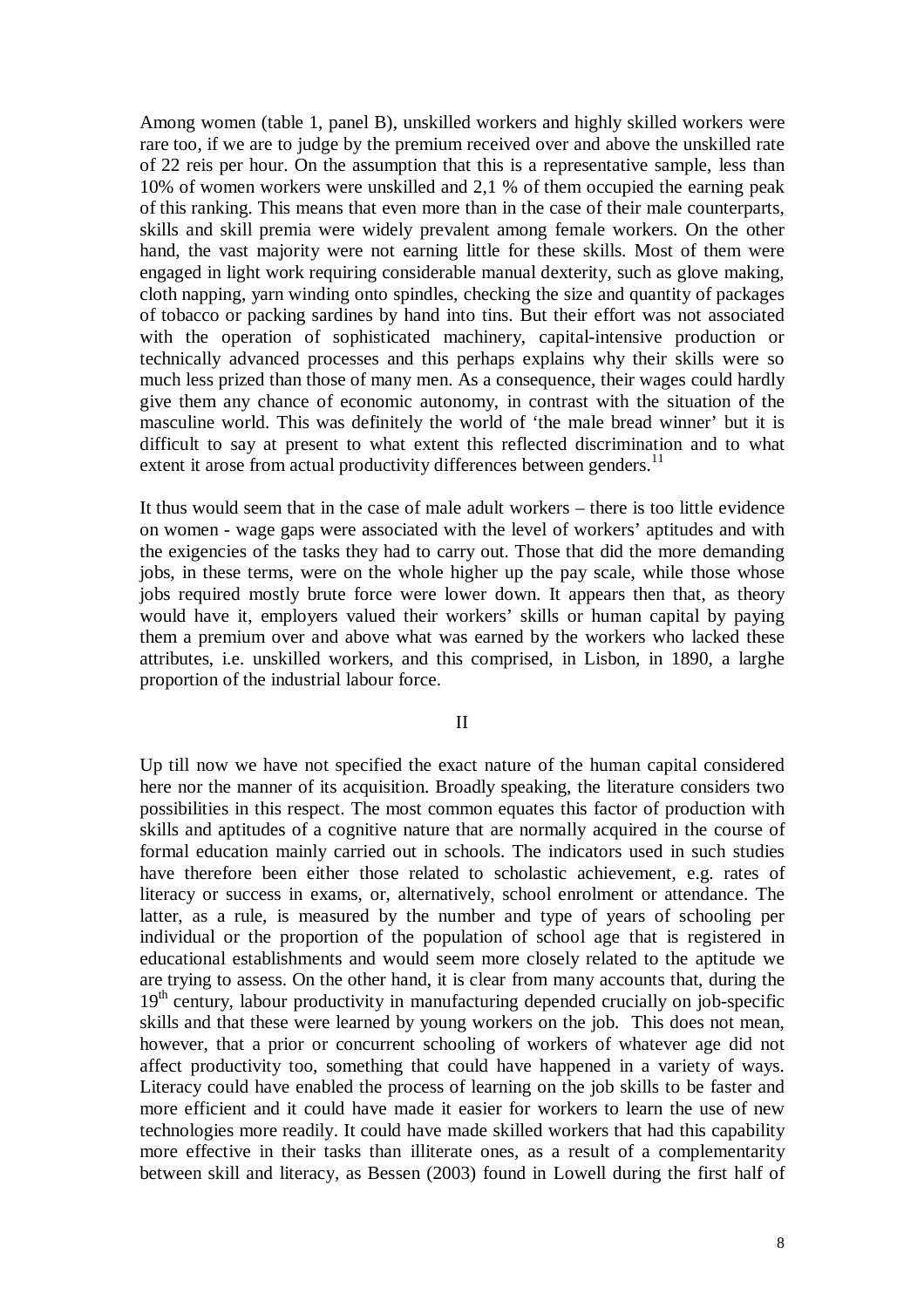the  $19<sup>th</sup>$  century. Finally, the socialisation process undergone by children in the school may have been of such a nature and intensity as to prepare them, once adults, to act more efficiently within the context of large scale, mechanised production, because it rendered them more docile, more punctual and more adaptive to routine.

Strong claims have also been made, on the other hand, for the notion that literacy, numeracy or other cognitive skills had scarce impact on industrial labour's productivity because they had little to do with the acquisition and use of directly productive skills. This contrasts with the main stream view, which fails to consider in any depth what was the precise effect of the cognitive or the non-cognitive skills learned in school, or even whether either of them really contributed to the improvement of workers' productive capacities, particularly to the specific skill required by their jobs (Matthews,1982; Maddison, 1995; Crafts, 1995). According to Mitch (1992 and 1999), the impact of literacy on economic performance during the early industrialisation of Britain was very limited and, consequently, this country greatly over-invested in education and implicitly squandered the resources thus employed. In a less extreme version of this argument and without going into the details of the causal mechanism, O'Rourke and Williamson (1997) have shown that 'good schooling', i.e. both school enrolment and literacy rates, explained only a small part of European convergence during 1870-1910, except in the cases of Spain and Portugal.

In the Portuguese case, the breakdown of perspectives is similar although the issue has received scant attention. Using qualitative sources, Reis (1986) and Rodrigues and Mendes (1999) have argued that human capital shortages were indeed a major stumbling block for Portuguese  $19<sup>th</sup>$  century industrialisation. This is based mainly on the declarations made by employers and trade unionists during the various industrial enquiries we have referred to above. Mónica (1987), on the other hand, has been sceptical of this on the grounds of lack of convincing evidence that education made workers more productive. One suggestive fact is that they were certainly overachievers, in educational terms, by the standards of the period, and at the same time were paid well above what most workers earned at the time. The data in table 1 amply supports the second of these statements while the first is derived from the 1890 Inquérito. Among adult male industrial workers in Lisbon, the literate were close to 63% of the total. In the population at large, the rate in the same year was 27% and even if we correct this for the difference represented by children and youngsters, who would normally be less literate, the gap between the two groups would still be not less than 20 percentage points.<sup>12</sup>

Such data, although interesting, can only point in a certain direction of analysis but hardly warrant a more precise conclusion regarding the causality that we are seeking to explore. In order to shed further light on the matter, two approaches can be followed. On of them consists in establishing a relation between indicators of human capital in the labour force and the output of individual workers. Unfortunately, such studies are difficult to carry out and therefore rare. An important one is that by Bessen (2003) using detailed business records. In it, he has been able to show that literate workers were indeed quicker at learning factory tasks and, moreover, once they had done so, they used the skills thus acquired more effectively than their illiterate counterparts, with the result that they were more productive and earned more. The second approach considers instead what workers were paid for this output and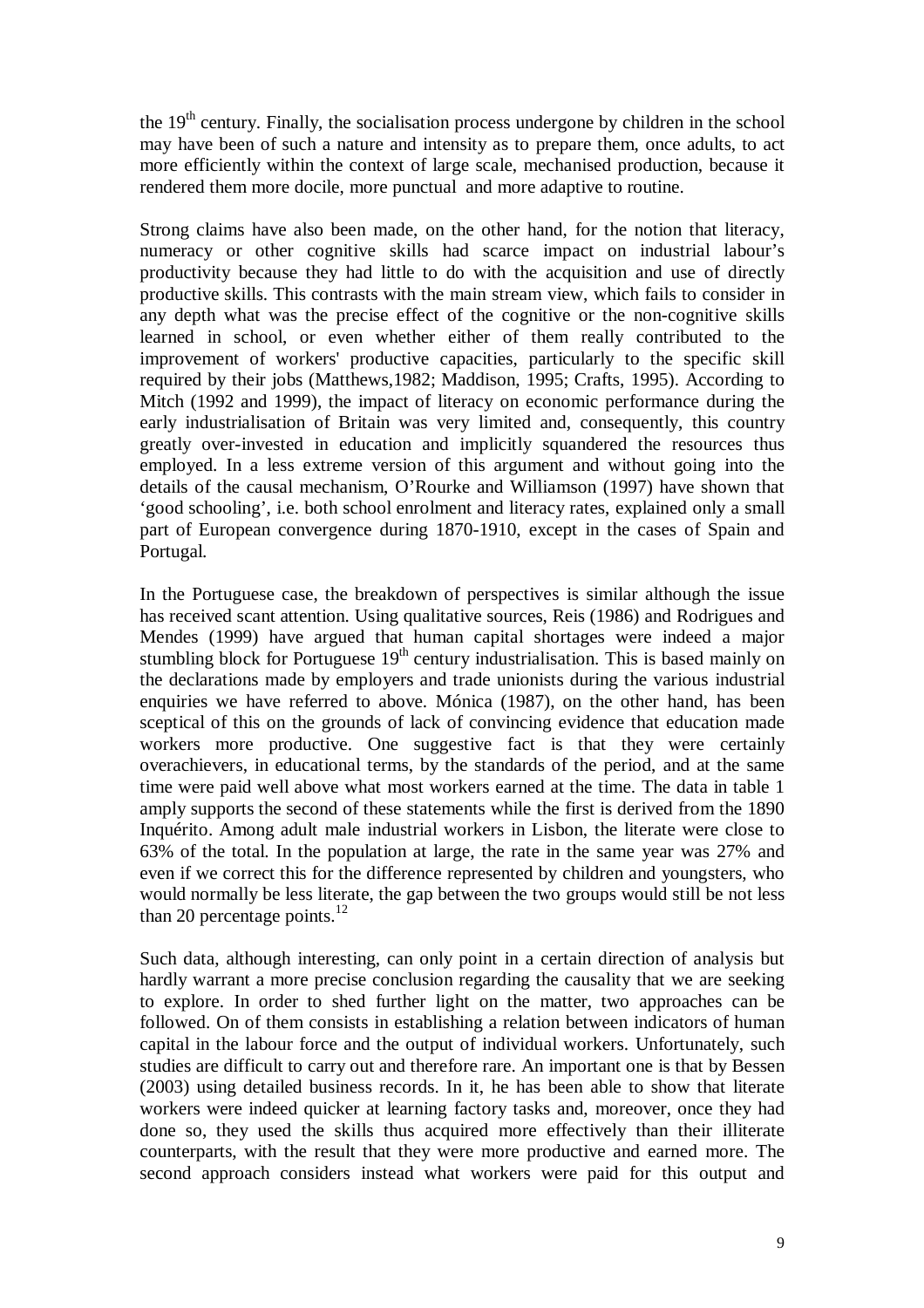presupposes that the excess over the remuneration of raw labour should be related to their human capital endowment, however measured.

The second methodology is less satisfactory because it assumes that markets are efficient, but it is the only feasible one with the Portuguese Inquérito of 1890. The latter, as seen above, allows us to measure the skill premia with which we have proxied human capital according to the job-specific-skill view that we have been following here. This is the dependent variable of our model, the aim of which is to show in what way the previous accumulation of human capital may have influenced the magnitude of this variable in adult workers. The conjecture is that, when a worker started working as an adult in the over 16 age group singled out by the Inquérito, he brought two basic aptitudes with him. One was literacy, attained as a result of schooling. The other was skills learned on the shop floor during labour as a child or as a teenager.13 Plausibly, either of these was relevant to the development of the future iob-specific skills that would enable him to progress from minimal wage rates, at the start of this career, to the higher rates of pay corresponding to the full development of his capacities, presumably in his 20s or 30s. These are the explanatory variables.

Contemporary testimony confirms that both suppositions are plausible. As regards the first one, several sources indicate that workers under the age of 16 were able, year by year, to improve their wages and that this was the result not only of their increasing strength but also of the stock of human capital they built up through work experience. The factory inspector's report for the districts of Évora, Beja and Faro, in 1907, which provides detailed information on the pay of workers at different ages in a variety of branches of manufacturing, commented that growing 'organic forces', i.e. strength and size, were responsible to some extent for the upward slope of the wage-age profile. But he pointed out in addition that these pay rises were also related to the skills that they were learning on the job. Figure 1 graphically describes these wageage profiles for six occupations – there are many more in the source that could be used here. It makes it plain that as they entered 'working adulthood', the human capital endowment of youths could already vary immensely and this depended on how advanced was their practical knowledge for the job and how productive were their efforts at work.<sup>14</sup> Some, like tin sheet workers and fish canning workers, had gone far by this stage, while others, such as most cork workers or thread spinners, had barely improved their skills. The latter were 'beginners' who carried out no more than 'elementary operations'.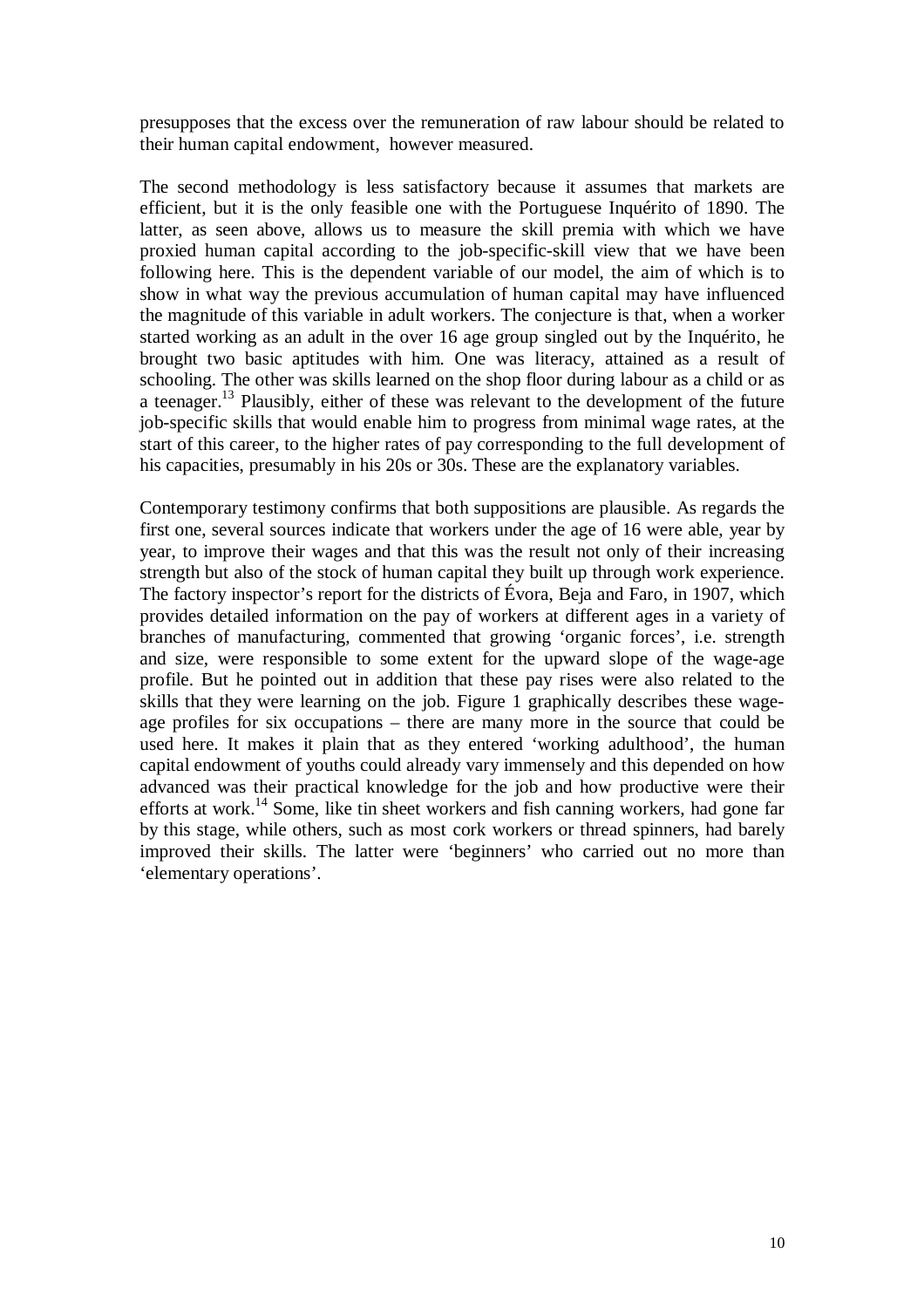

F**igure : Wage-Age Profiles for under 16s in 1906**

On the other hand, in the opinion of well-informed contemporaries literacy was also judged to contribute to the productivity of labour. Several employers told the authors of the 1881 industrial enquiry that one of their problems with the labour force was its lack of 'general education' and linked this to its inefficiency (Reis, 1986). It is at least interesting to note, however, that they tended nevertheless to recruit illiterate boys and girls when they entered the factory, typically at around eleven or twelve years of age. It is equally remarkable that quite a number of these youths later in life went to night

Source: Boletim do Trabalho Industrial, #3. Note: data from the districts of Beja, Evora and Faro.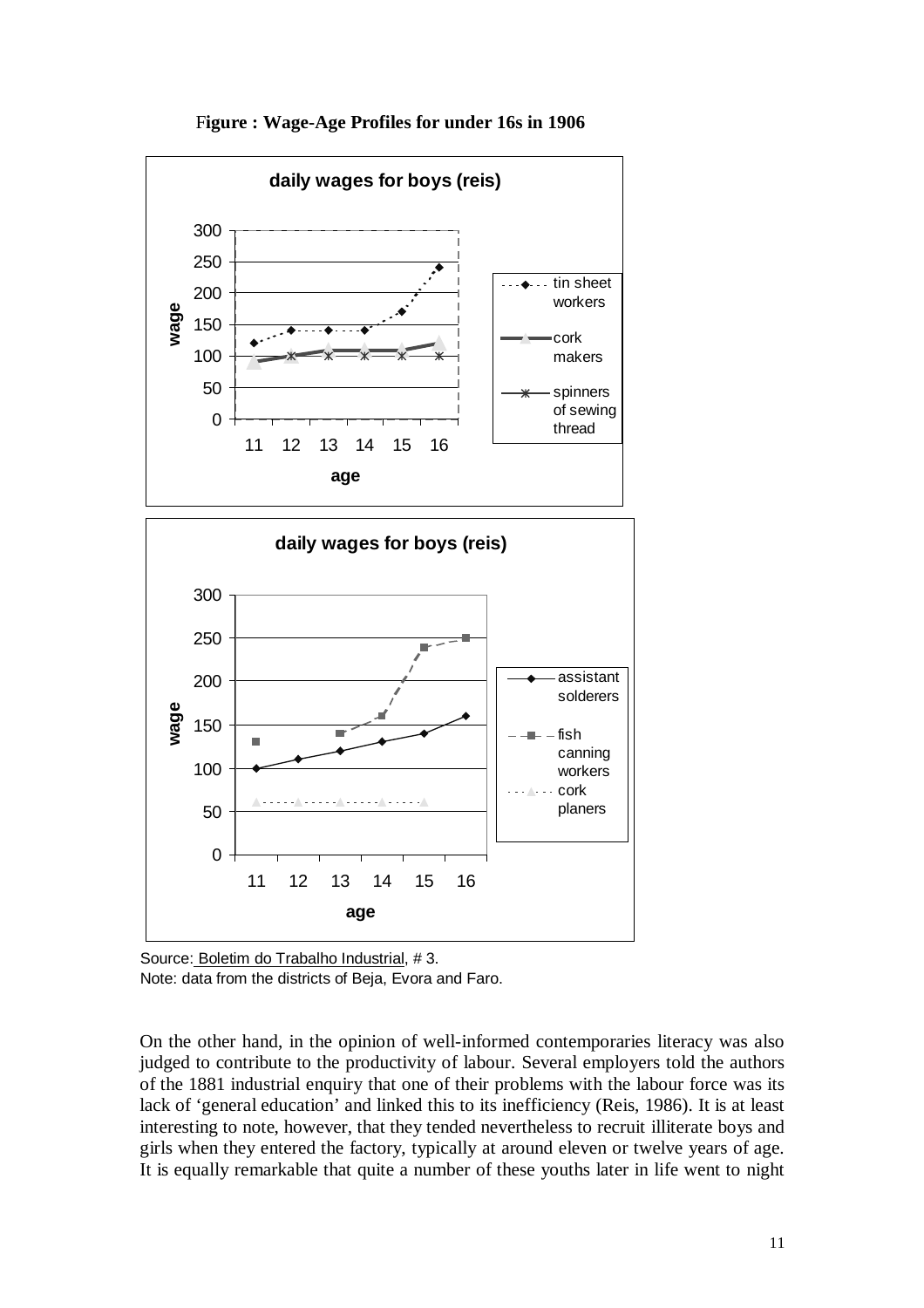school and became literate as grown ups, something that can be seen from the fact that the literacy rate of adult factory operatives was generally higher than that of their younger colleagues below sixteen. In some factories, managers informed that the better-paid jobs were unavailable to illiterates, which may account for this late educational effort and suggests that literacy might indeed be an integral part of the human capital relevant to industrial productivity.<sup>15</sup>

The 1890 Inquérito affords us quantitative evidence on both of these explanatory factors. It has the minimum wage rate for every occupational group, firm by firm, for those over 16 years of age. For each of these groups it also gives us their literacy rate as measured by the ability to read only, a figure that is close to that for full literacy.<sup>16</sup> We employ the latter here as a proxy for the stock of cognitive skills of the labour force. The former serves as a proxy for the possession of initial productive skills by individuals entering the adult work force and therefore before their learning curve began to rise significantly. The principal shortcoming of these data is again that they are not individualised but refer to groups of operatives in the same jobs within firms that we are forced to treat as individual observations. This may produce some distortions. In the estimation below, we have not included, for reasons of difficulty with the data, two other variables which might have some pertinence to the issue. One is the literacy rate of child workers in the same occupation and firm. This would help to establish whether adult workers tended to become literate only when they grew up or whether their selection as youngsters by employers was conditioned already by an earlier acquisition of literacy, as the evidence presented above suggests. The second is the extent to which unskilled labour was present in each firm, and the consequent need for literate workers to act, formally or informally, in a supervisory capacity. It might be argued that the greater the proportion of male to female and child workers, the higher should be the literary qualification of the skilled male labour force given the lesser qualification of the former for skilled jobs.

An OLS treatment is given to these data and the results are displayed in table 2. Two main conclusions can be drawn from it. In the first place, adult literacy did have some effect on the determination of wages by increasing the premium relative to raw labour earned by skilled industrial workers, in Lisbon, in 1890. The coefficient on this variable has the correct positive sign and is statistically significant.<sup>17</sup> In other words, at this stage of technological development, the relevant human capital package that employers sought in their workers already included cognitive or non-cognitive skills of the kind imparted by formal schooling, as most of the international literature claims. It should be noted however that this influence was still very weak – the value of R2 is quite low when the wage premium is regressed on literacy alone (panel A of table 2). Other factors were more important and our second conclusion is that our other independent variable is a case in point. Skills obtained before adulthood made not only a difference but they also made a much greater one to how the degree of human capital acquired on the job during adulthood. The coefficient for the minimum adult wages variable has a positive sign and is highly significant but it increases the size of R2 substantially when it is introduced in the first regression of table 2. This hints at the existence of a path-dependence in the formation of human capital. Childhood capabilities were a good predictor for how far a worker could go in his career, and individuals that got the best jobs tended to be singled out for them already early on in life. How this selection was done cannot be determined with the help of the present data set and we can only speculate regarding the probability that family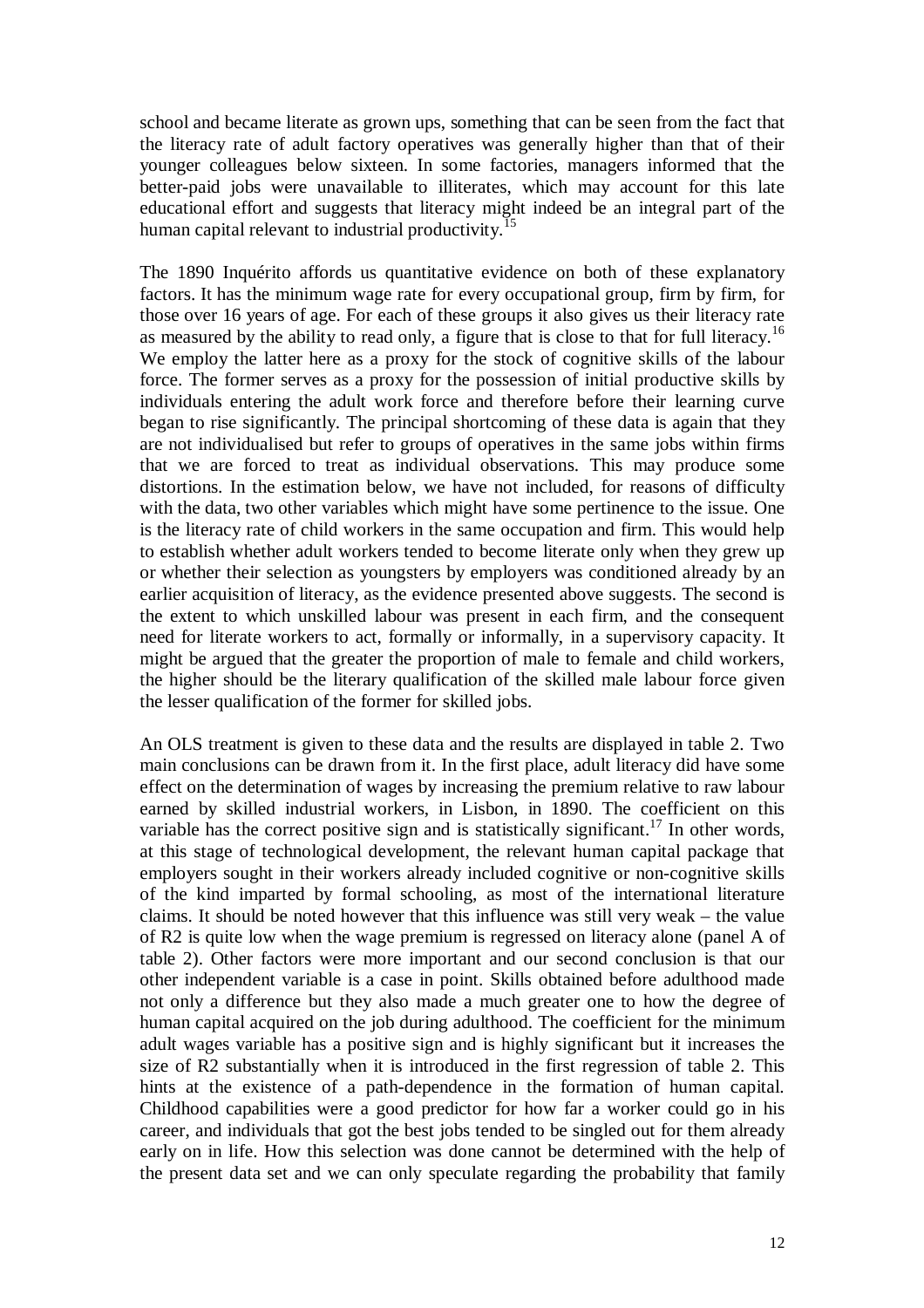links, social networks and the like may have played a role. Our sources are silent on this matter, however. In any case, the impression is that skill premia for most of these workers rose after the age of sixteen as a result of the accumulation of experience and practical knowledge learnt on the job. If formal education impacted so lightly on changes in earning power, one is hard pu to think it could be otherwise. In Portugal it was as Tranter (1981:224) said of human capital in England during the period 1780- 1860: 'of far greater importance [than formal education] to the growth of a suitable labour force was the training in new, practical skills disseminated in the home, the workshop and the factory, a training which developed along with the rise of the industrial economy rather than preceded it…'.

### **Table 2: Determinants of workers' skill premia**

(linear regression)

| Panel A                             |              |                       |                   |
|-------------------------------------|--------------|-----------------------|-------------------|
| R Square                            | 0,054785     |                       |                   |
| <b>Adjusted R Square</b>            | 0,05131      |                       |                   |
| <b>Standard Error</b>               | 28,32196     |                       |                   |
| Observations                        | 274          |                       |                   |
| R Square                            | 0,479353     |                       |                   |
| <b>Adjusted R Square</b>            | 0,47551      |                       |                   |
| <b>Standard Error</b>               | 21,05861     |                       |                   |
| Observations                        | 274          |                       |                   |
|                                     | Coefficients | <b>Standard Error</b> | t Stat            |
| Intercept                           | $-20,6701$   |                       | 4,115898 -5,02202 |
| Male literacy                       | 6,981767     |                       | 3,620749 1,928266 |
| Minimum wage for age group over 16. | 0.104711     |                       | 0,007044 14,86572 |

|               | Coefficients | <b>Standard Error</b> | t Stat            |
|---------------|--------------|-----------------------|-------------------|
| Intercept     | 28.27522     | 3.321705 8.512261     |                   |
| Male literacy | 18,8584      |                       | 4,749562 3,970555 |

## *Panel B*

## III

The two preceding sections have established that human capital was widely disseminated among the Lisbon industrial work force and that it arose essentially as the result of a process of learning that took place on the shop floor.<sup>18</sup> What these sections do not tell us though is how important was it relative to the other factors of production. This section attempts to provide an answer to this question. It also serves to start the discussion regarding the peculiar way in which capital-skill complementarity may have emerged in the industry of a retarded economy of this period.

The methodology we have adopted for this follows that used by Rosés (1998). The framework is that of a neo-classical production function in which firms use raw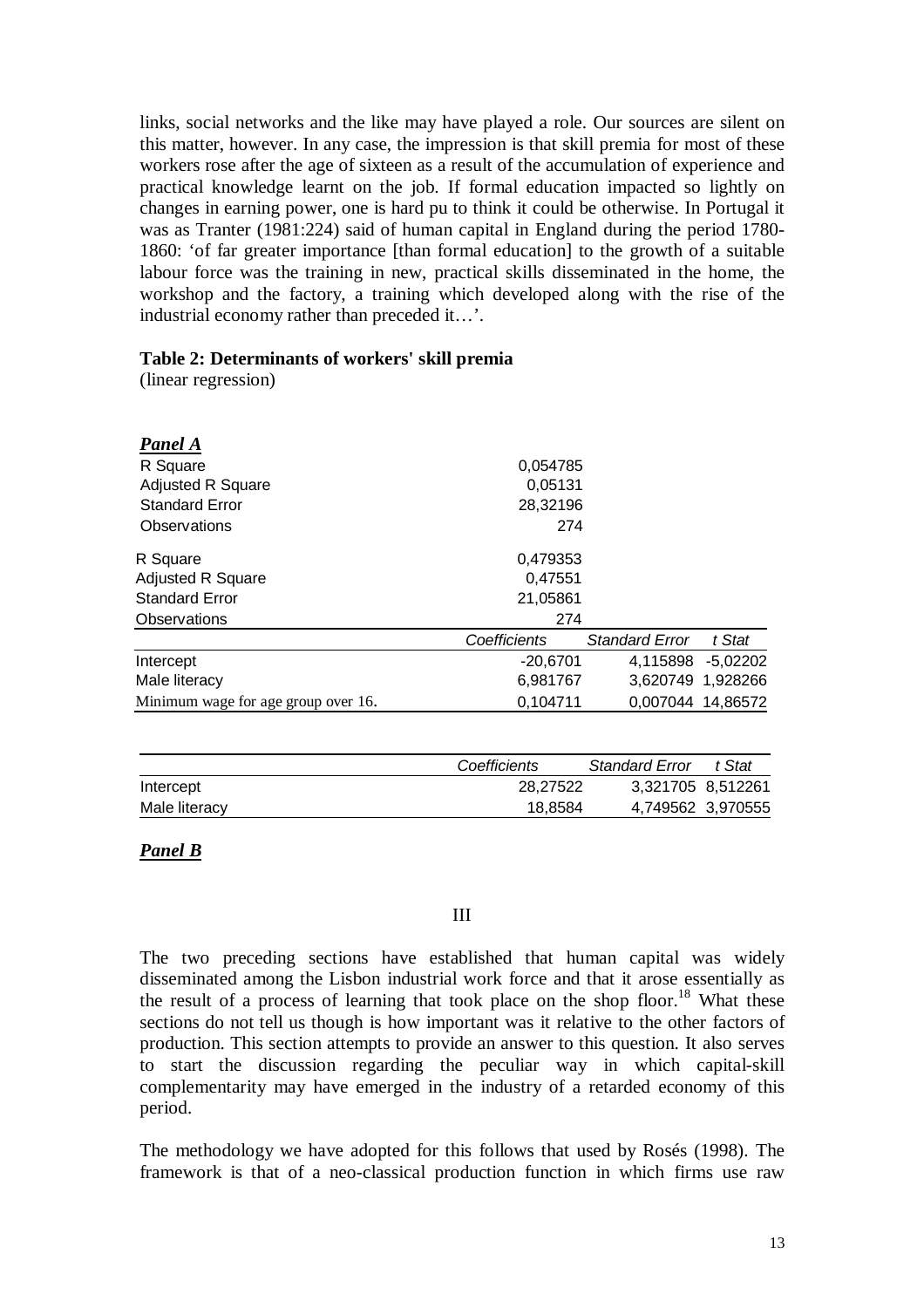materials, labour, decomposed into raw labour and human capital, and capital. The contribution of these inputs is measured by the market value of the flow of services they provide. The ultimate aim is to estimate their shares in the value added by each firm in our sample, and then to aggregate this to the overall industrial level. In this framework, raw labour, capital and human capital add up to value added, which is is calculated in turn as the difference between gross output and the value of the raw materials required to manufacture it.

The firm's raw labour bill is obtained by multiplying the number of workers by the annual amount of working hours and by the hourly wage of an unskilled and untrained labourer - 40 reis in the case of adult males. In the case of youths under sixteen, we have had to assume that they earned no skill premium and that their actual pay was all on account of their unskilled efforts. This involves an overestimation because part of the sub-adult labour force already had some training on the job. But it is an unavoidable one given the way the wage data are presented in our source and our insufficient knowledge of the price of youth raw labour. Its impact on the result of this exercise should be small, however, since boy and girl workers were only 14 % of the total labour force and their skill premia on the whole were modest. The human capital input of each firm is derived by subtracting this amount from the total payment to the labour force. In other words, human capital is the sum total of the skill premia earned by the firm's employees. The global labour bill itself was calculated by multiplying the number of hours worked by the number of workers in each occupation and by the average hourly wage earned in each one of them. Our source supplies us with information on the value of the stock of fixed and circulating capital but this does not permit and estimation of the value of the services derived from this factor of production. Not only do we lack adequate amortisation schedules and market interest rates with which to compute a realistic rental value of equipment and buildings but the evidence in this respect is too patchy and unreliable to be of much use. The contribution of capital is obtained therefore as a residual, after deducting the value of the raw labour and human capital inputs from total value added of each firm.

The 1890 enquiry provides quantitative information on wages for 260 firms in Lisbon. Unfortunately, for a majority for these the record is not complete and we had to eliminate all but 36 of them in order to obtain a sample in which all the necessary indicators were present.<sup>19</sup> The main reason was the failure of the source to distinguish between the pay of men and women but many other observations had to be ignored because the values of either output or raw materials employed were lacking. Besides being disappointingly small, the group of firms covered in table 3 cannot be claimed to be in any sense representative of the whole. The method of their selection was far from random and introduces some disturbing biases. For example, it discriminates against branches of industry like tobacco or textiles, which were heavy users of female labour. On the other hand, it favours those that preferred men, such as metal working and construction materials. Moreover, we excluded from the sample four fairly large enterprises where, owing to presumed errors, raw labour and human capital together amounted to only 5% or less of value added.<sup>20</sup>

Unlike the study by Rosés (1998), this paper does not aspire to pin down the contribution of human capital to growth over a period of time. Given the lack of time series data, all it can aim to do is to estimate the role that this factor of production may have had in 1890 in comparison with raw labour and capital. The result of the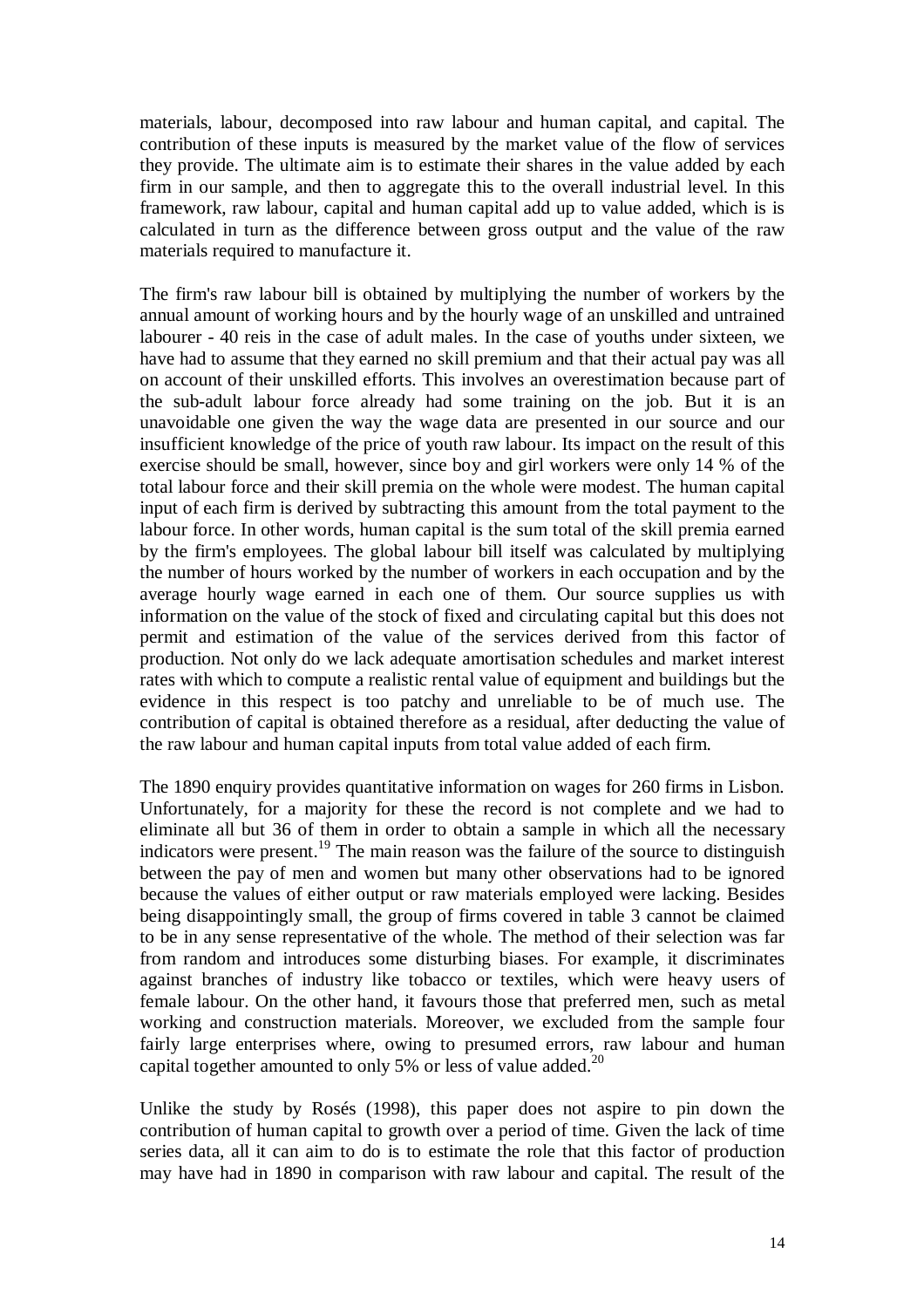calculation is shown in table 3 and, initially, may appear surprising. After all, we saw above that the vast majority of occupations involved some remuneration to skill and yet we now see that the share of human capital in the value added of these forty firms is rather small, being lower than 20% and less than the contribution of raw labour. Two downward biases probably account for much of this. In the first place, the composition of our sample seems biased towards activities with a relatively low input of human capital, which means that raw labour's share would rise compared to the full sample of the 260 firms. Secondly, several of the firms observed by chance are within their respective branch among the lightest users of human capital. It is fair to presume that a fully representative sample of firms would have offered a different picture of the balance between factors of production, more favourable to the human capital share and less to that of raw labour. In what follows therefore we must bear in mind that this is a lower bound estimate as regards the role played by human capital in industrial production at this time.

# **Table 3: Factor shares of industrial production, Lisbon, 1890**

(% shares of total value added)

| $N^{\circ}$ firms | N <sup>o</sup> workers raw labour |      | human capital capital |  |
|-------------------|-----------------------------------|------|-----------------------|--|
| 36                | 2.462                             | 27.9 | - 17.3<br>55.8        |  |
|                   | Source: Inquérito Industrial 1890 |      |                       |  |

A second lesson to draw from table 3 is the distribution of factor shares that it reveals. Capital occupies the first place though labour (the aggregate of raw labour and human capital) is not far behind. In other words, in 1890, the industry of Lisbon appears to have progressed to a considerable extent in terms of using technology and had gone far in replacing labour with it. It was no longer an unmechanised sector relying on the skill and dexterity of its work force.<sup>21</sup> If we take broad capital as our reference (Rebello, 1991), this substitution becomes far more striking. Raw labour accounts for less than one third of value added, while technology and skills together become dominant. On the other hand, despite this progress of innovation, raw labour is still more important than the human capital component in the labour force. These results are similar to those obtained by Rosès (1998) for the Catalan spinning industry in the middle of the  $19<sup>th</sup>$  century, then a technologically advanced sector in the midst of what was then, by international standards, a dynamic, industrialising economy.<sup>22</sup> At the same time, they contrast with what he found for the more backward, less mechanised cotton weaving industry there, which relied far more heavily on raw labour and traditional skills and had a capital input of less than 20%. Whether much can be inferred about this comparison, given the interval of forty years between the two cases, is unclear. Unfortunately, similar studies using this methodology are scarce and focus on productive skills, rather than literacy, as human capital, which renders it difficult to make a more complete judgement about Lisbon's industry in 1890 in a comparative perspective.

Table 3 raises two further puzzles. The first is why did capital play such an important role in a backward industrial setting characterised by a high cost for this input? In part the answer may derive from the fact that Portugal was not a creator of technology but typically an importer, which obtained it from capital abundant countries in the Western core. With little choice in the matter therefore, Portuguese industry had to adopt this sub-optimal capital-biased factor mix that table 3 brings to light. Also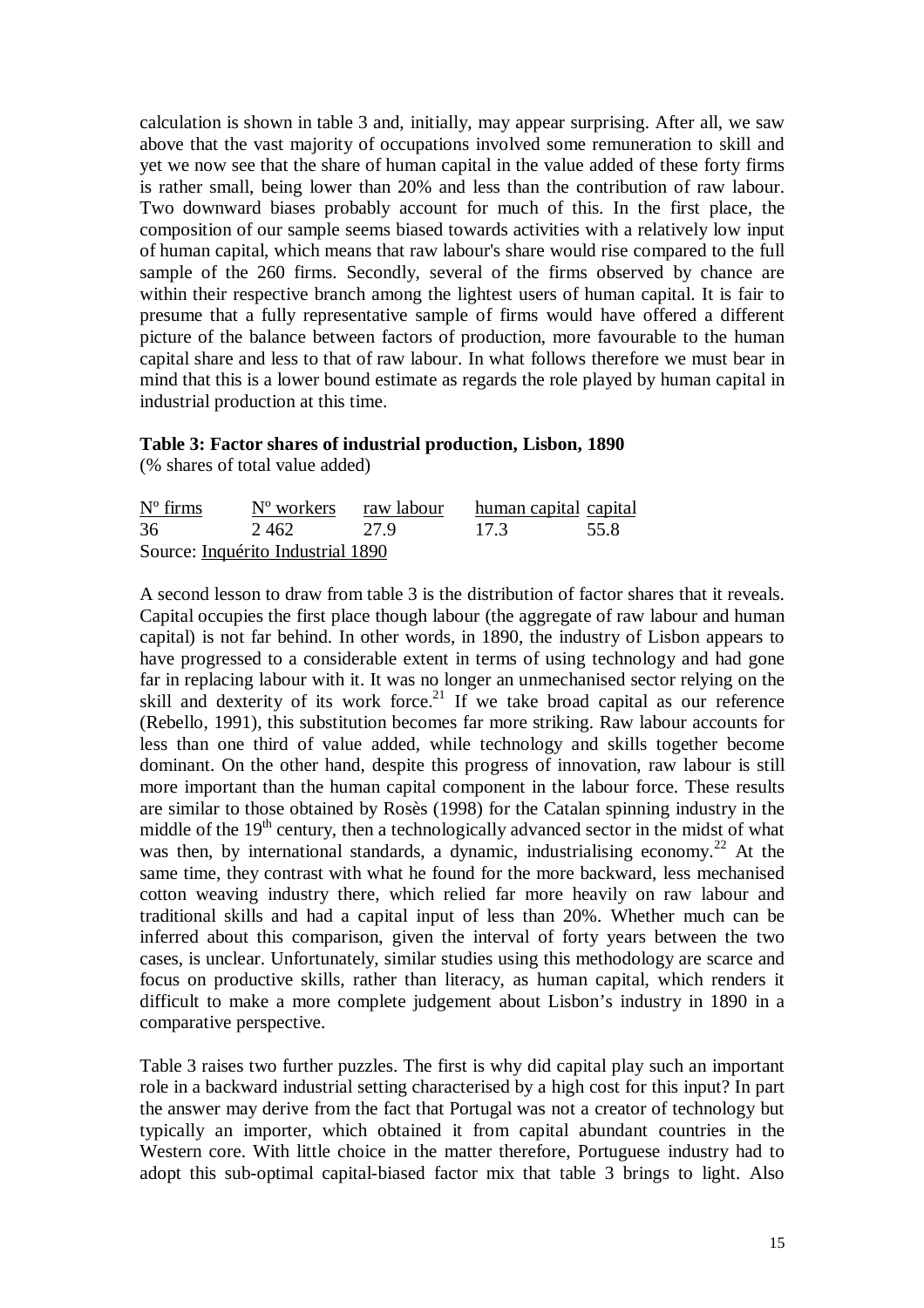intriguing, especially for those who believe that technological progress was deskilling and led to the replacement of human capital by raw labour, is the fact that technological progress did not shift the factor mix towards a greater use of raw labour and away from human capital. This is even more striking if we consider that the skilled-unskilled wage ratio in Portugal was greater than in the core countries and much more like that of other backward latecomers such as Russia.<sup>23</sup> Of itself, this should have discouraged a higher intensity of human capital and therefore seems at variance with the data. One explanation here is that in the places where technology was being developed, human capital was also relatively cheap. As Acemoglu (1998) has pointed out, advanced economies, where human capital is abundant, tend to generate new technologies that favour this factor of production. In this light, it could simply have been again the inevitability of the country's technological external dependency that drove the situation described in table 3, of broadly defined capital's overwhelming presence in the production function.

Another way of equating these problems focuses on the internal conditions of technological choice. It implies considering that, although imported, technology imposed much less of a straight jacket on how inputs were combined than the preceding remarks imply. There was in fact a degree of choice in the matter and this meant that the relation between capital and human capital was not simply externally imposed but depended also on the domestic circumstances that determined cost relatives and factor scarcities. This was even observed by Portuguese textile managers at the time, when they lamented that although they had the best machinery in the world, their weavers could handle no more than two looms each, whereas abroad as much as three and four were operated by one person at a time (Reis, 1986). It is hardly a new idea, however. Already fifty years ago, Gerschenkron (1962 [1952]) noted the paradox that among the late developing economies of the  $19<sup>th</sup>$  century, where raw labour was abundant and capital expensive, technological choices nevertheless favoured high capital intensity. The reason was the scarcity of suitably skilled labour which could thus have been replaced to an extent by advanced machinery. But this required in turn higher skills in the work force that was to mind these latest vintages of equipment, with the paradoxical result that 'the high skill premium is explained by the generally low level of skill among the growing industrial labour force' (Borodkin and Valetov, 1998: 76). What follows from here then is whether it is not possible to generalize that, under conditions of backwardness, there are good reasons to expect to find traces of that capital-skill complementarity which is supposed to be the mark of today's advanced economies.

The best generalisation to fit these facts should probably combine therefore the specific features, both external and internal, of late, backward industrializers. Moreover, it should point towards the likelihood that capital-skill complementarity will not only be present in these economies but also be stronger there than among the more advanced economies, owing to the aforementioned 'Gerschenkron effect'. If it could be established empirically, such a finding would be interesting for two reasons. One is that it would broaden the scope of present studies in this field, which suffer from excessive narrowness in both temporal and geographic terms. The other is that it would lead to a better understanding of the underlying mechanism of this complementarity, in particular by stimulating further tests of the current wisdom in this matter. This would help resolve the question we posed initially: is capital-skill complementarity due to certain particular technical features of  $20<sup>th</sup>$  century industry,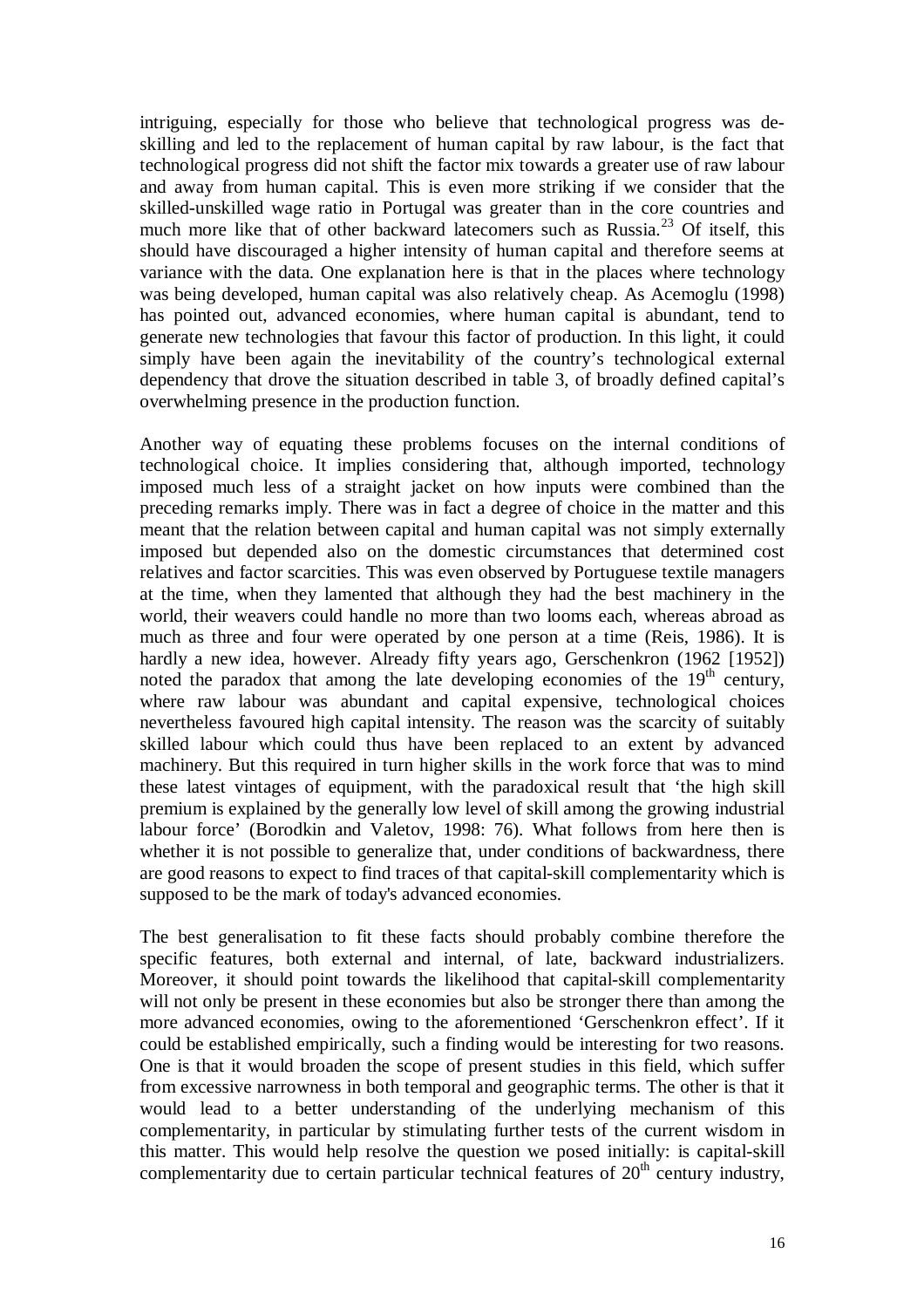which were absent in earlier periods (Goldin and Katz, 1998); or is it a more general feature of the historic process of industrialisation? The Portuguese and other examples suggest that it is the latter and it is to this subject that we now turn.

#### IV

Although capital-skill complementarity has enjoyed a vogue in the economics literature of recent years, it has received relatively little attention from economic historians, except in the form of impressionistic analysis. This is particularly true of the Industrial Revolution in Britain, regarding which a strong current has stressed the absence of this relationship. This is a tradition which harks back to Marx although only a small part of it could be called Marxian (Hudson, 1992). Forty years ago, it was forcefully stated by Landes (1969) when he defined the technological revolution as 'the substitution of machines - rapid, regular, precise, tireless - for human skill and effort'. The lack of a detailed and critical analysis of the notion of skill explains perhaps why even now the strength of this current persists. Thus, according to Nicholas and Nicholas (1992: 17) 'the factory deskilled and proletarianised the work force by destroying old skills … and [relied] on power-driven machinery which created jobs that required no formal skills or even rudimentary levels of literacy'. And the same message echoes in a recent article by Feinstein (1998: 651) which claims that 'skilled male craftsmen were displaced or challenged by the introduction of machinery, by change in the organisation of production … and by employing female workers in traditional male occupations'.<sup>24</sup>

Not all have subscribed to this point of view, however. Capital-skill complementarity during the Industrial Revolution has long had its defenders too and this across a broad variety of historiographic traditions than ranges from Mathias (1969) to Raphael Samuel (1977) and to Tranter (1981). Samuel, for example, has argued that 'nineteenth capitalism created many more skills than it destroyed, though they were different in kind from those of the all-round craftsmen, and subject to a wholly new level of exploitation'. In a recent paper, Bessen (2003) has provided one of the most detailed and cogent sets of arguments in its support. Moreover, he makes it clear that capital-skill complementarity is not peculiar to the  $20<sup>th</sup>$  century but was present many decades before in the West. His claim, based on evidence from the cotton textile industry of Lowell, Massachusetts in the 1830s and 1840s, is that the factory dispensed with certain highly paid skills but generated a demand for other ones that were different but no less costly to employers. The new, mechanised processes required operatives who could work faster and more steadily, given the rhythms imposed by the new sources of power. The factories also needed workers who could take decisions rapidly regarding the use of the machines and, most important of all, who could avoid stoppages and breakdowns. The latter had become costly as never before given the high price of the new equipment relative to other factors of production.

The data at our disposal from the 1890 Inquérito allows us to check what this relationship was like in Portugal at the end of the  $19<sup>th</sup>$  century. Did the technical progress that raised capital intensity drive a concomitant increase in the value of the package of skills that these new techniques called for? By this time, a fair degree of mechanisation, division of labour and investment in capital had come about in Lisbon's industrial belt but the process was uneven, as was the distribution of skills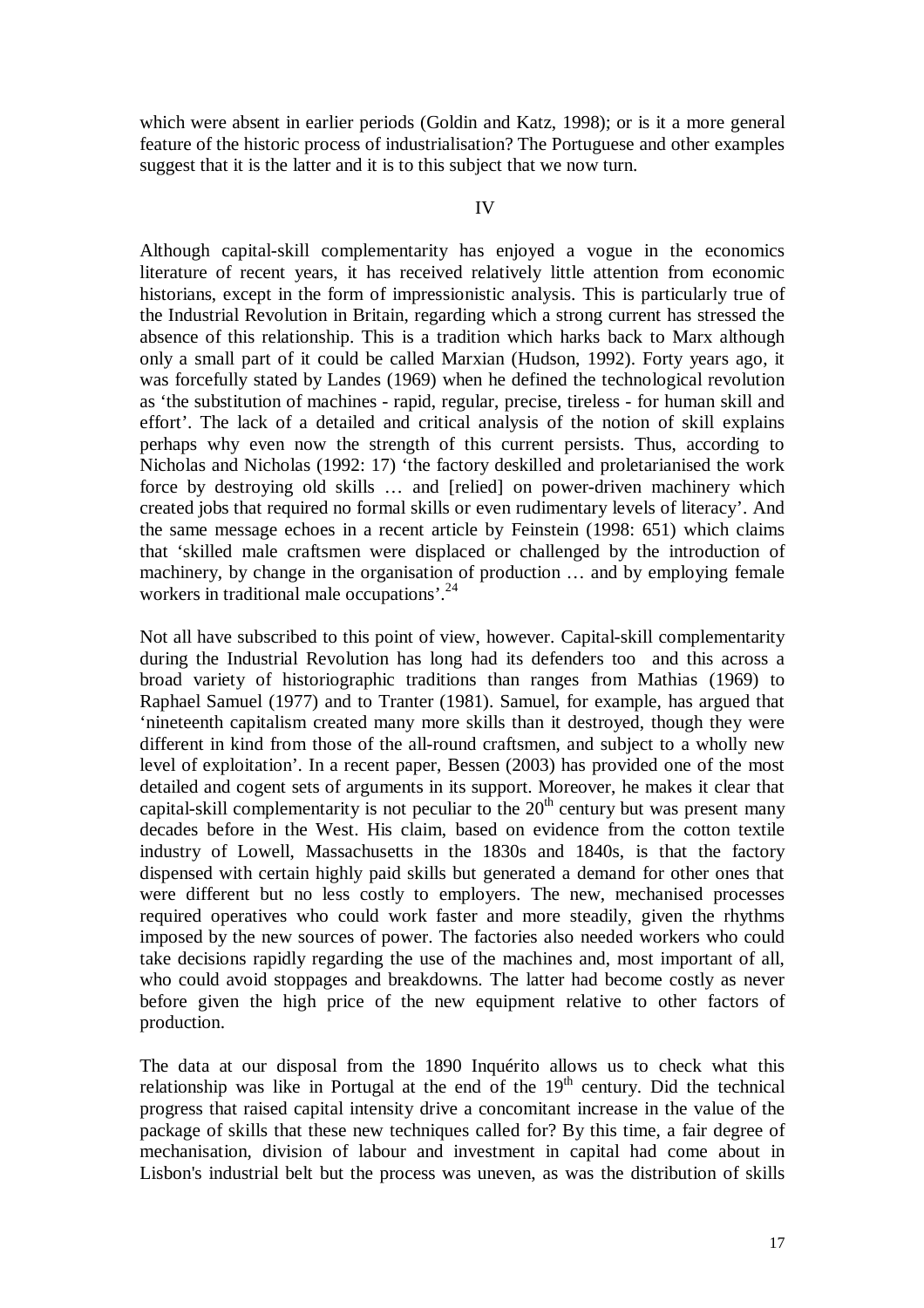across firms. This naturally raises question as to whether any correspondence can be found between the two variables. An OLS regression has been run with the average amount of human capital per worker (HKCAP) as the dependent variable. As earlier, this is measured here too as the average of all wage premia in each firm. The explanatory variable that concerns us here primarily is capital per worker (TOTK). It is derived as a residual in the calculations carried out for the construction of table 3 above, and we should consider the model validated if the sign of its coefficient were positive. In addition, we have included several control variables, which a priori might also have some influence on the dependent variable. Throughput and the speed of operation of machinery could be expected to increase skill requirements, given the importance of being able to deal with speeded up machinery, as pointed out by Bessen (2003). We have proxied the latter with a dummy for the presence of steam engines in the factory (STEAM) or, alternatively, the amount of steam horse power per worker (HPCAP). Throughput, on the other hand, is proxied by the value of gross yearly production per worker. The anticipated signs in both cases are positive. The size of the labour force (LAB) may be usefully included too as it permits the distinction between small, artesanal firms, on the one hand, and large, factory structures on the other. A negative sign here should be expected given that, other things being equal, the former would have quite high inputs of traditional craft skills and a low division of labour but little capital intensity, whereas the opposite should be true regarding large units of production.

#### **Table 4**

Capital-Skill Complementarity

| Method: Least Squares<br>Included observations: 40 after adjusting endpoints |             |                       |             |          |
|------------------------------------------------------------------------------|-------------|-----------------------|-------------|----------|
| Variable                                                                     | Coefficient | Std. Error            | t-Statistic |          |
| C                                                                            | 33.47655    | 15.40159              | 2.173578    |          |
| <b>TOTK</b>                                                                  | 0.002670    | 0.000864              | 3.090086    |          |
| LAB                                                                          | $-0.141018$ | 0.096077              | $-1.467752$ |          |
| <b>HPCAP</b>                                                                 | $-0.590716$ | 0.267025              | $-2.212208$ |          |
| <b>OUTP</b>                                                                  | 3.17E-05    | 0.000152              | 0.207925    |          |
| R-squared                                                                    | 0.261729    | Mean dependent var    |             | 42.27500 |
| Adjusted R-<br>squared                                                       | 0.177355    | S.D. dependent var    |             | 60.97288 |
| S.E. of regression                                                           | 55.30225    | Akaike info criterion |             | 10.97997 |
| Sum squared resid                                                            | 107041.9    | Schwarz criterion     |             | 11.19108 |
| Log likelihood                                                               | $-214.5995$ | F-statistic           |             | 3.102018 |
| Durbin-Watson                                                                | 1.859665    | Prob(F-statistic)     |             | 0.027570 |
| stat                                                                         |             |                       |             |          |

Dependent Variable: HKCAP

Variables:

HKCAP: human capital per worker

TOTK: capital per worker in each firm

LAB: number of workers in each firm

HPCAP: horsepower of motors per worker

OUTP: value of gross production of each firm per worker

STEAM: dummy for the presence of steam engines  $(=1)$  or their absence  $(=0)$ 

The result of the regression, in table 4, is on the whole satisfactory. The main objective is met in the sense that human capital endowment was positively and significantly related to technical progress. The only other significant variable is steam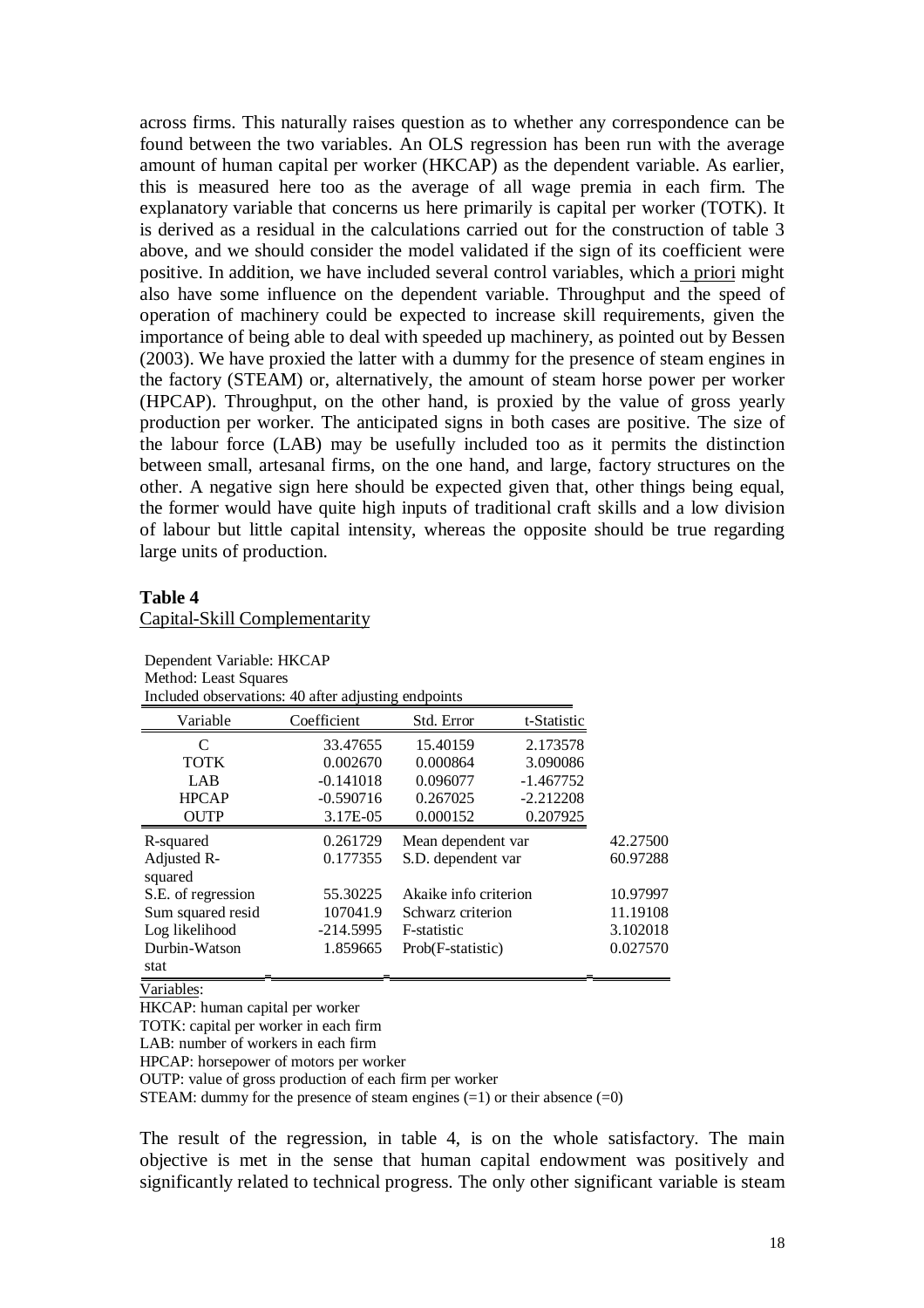power but its sign is wrong in both versions (it is presented here only as horsepower per worker but the result is practically identical with the dummy). This is probably due to multicollinearity and is not surprising given the association between the use of machinery and the presence and power of steam engines in the factory. Size (LAB) has the right sign but is mildly significant. Throughput, on the other hand, yields a non-significant result although it has the right sign too. This may be ascribable to a erroneous specification of the variable, which is quantified by the value of output rather than its physical volume, which would have been more appropriate but is not available.

These findings prompt two final remarks. One is a note of caution regarding the peculiarity of the underlying data. The most important aspect of this is the presumable bias caused by only using firms that employed male labour entirely, the consequence of which is the exclusion of a number of firms that were modern, highly mechanised and employed a considerable amount of female labour in conjunction with male workers. The second and more substantive comment is to underline the importance of establishing that capital-skill complementarity can be identified in a period well before the time alleged for its onset in the more recent literature. Moreover, in the Portuguese case, it was present in an impoverished and late industrialising economy that was hardly on the cutting edge of technological progress. This suggests that capital-skill complementarity is a much more enduring and widely spread feature of industrialisation than has been supposed. It did not have to wait for electrification, batch production and high throughputs to make itself felt because the machines of the classic steam era already generated an intense demand for new skills and abilities.

## V

Several conclusions emerge from this paper which are of interest not only for the study of the role of human capital in Portuguese industrialization but in a wider context too. The first is that human capital, as measured by the premium of skill over the remuneration to raw labour, had a significant and wide-spread presence throughout Lisbon's manufacturing branches at the end of the  $19<sup>th</sup>$  century, despite the appearance of backwardness which the latter displayed at this time. In the second place, we have established that practical, on the job learning of skills by industrial workers was responsible for the most valuable part of human capital in this context. Formal educational skills contributed as well but to a small extent only. A third finding is quantification of the relative importance of human capital as a production factor. It has been shown that, despite its wide diffusion, it was much less important than fixed capital and somewhat less than raw labour. By 1890, raw labour, however, had been replaced by 'broad capital' to a very considerable extent, a fact that points to a greater degree of technological progress than has been supposed to date. A fourth conclusion, with broader implications than the last two, concerns the presence of capital-skill complementarity in Lisbon's industrial structure. Linear regression analysis shows that this existed even though the sector was still far from achieving the levels of technological and structural sophistication that have been considered in the literature as indispensable to this development. It also confirms that capital-skill complementarity was a thing of the first and not only of the second or of the third industrial revolutions and can be located in quite backward economies.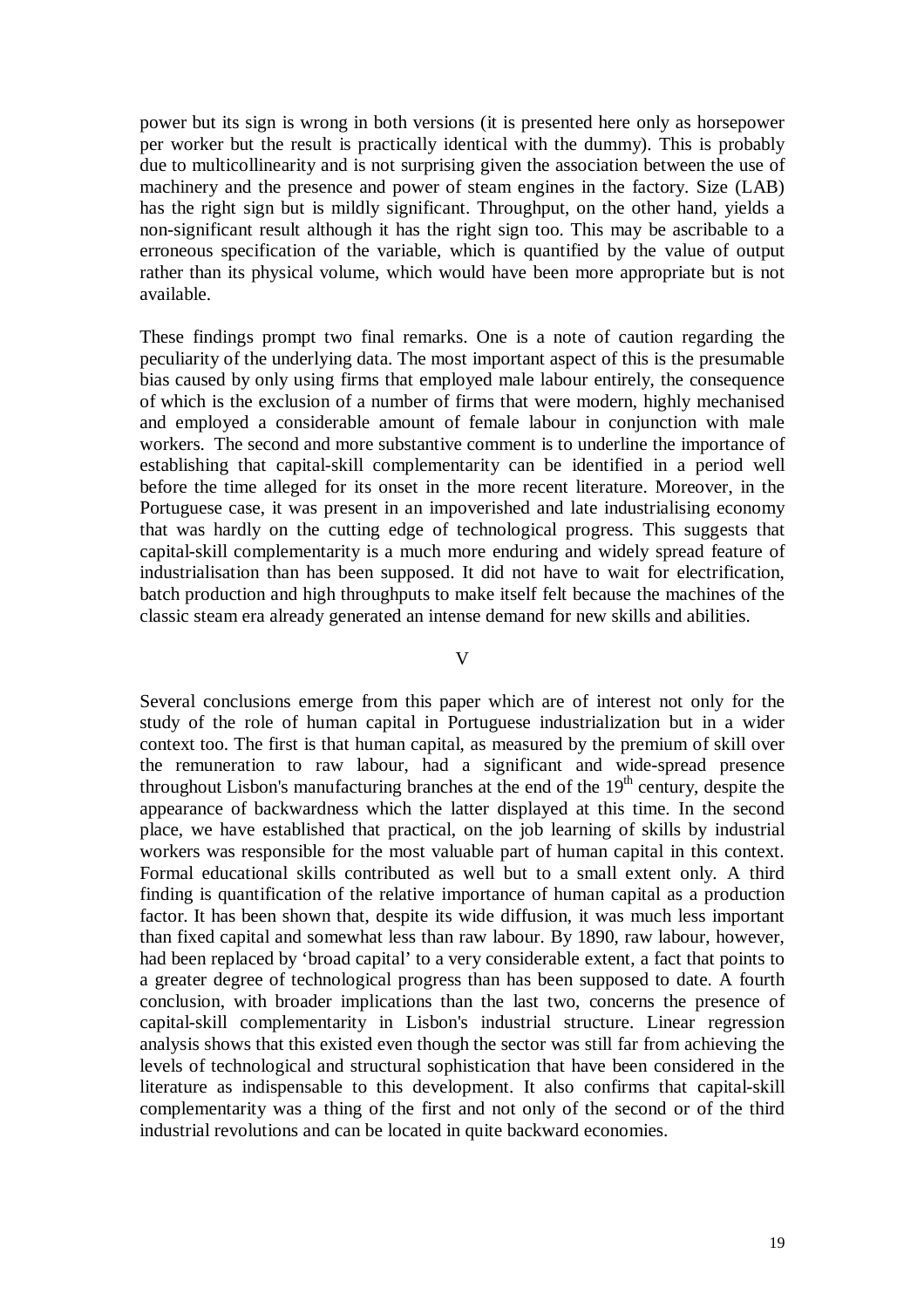# **Bibliography**

Abraham, Kathryne G. and Haltiwanger, John C. (1995), ' Real Wages and the Business Cycle', Journal of Economic Literature, 33. 1215-264.

Abramowitz, Moses (1993) 'The Search for the Sources of Growth: Areas of Ignorance, Old and New', Journal of Economic History, 53, pp. 217-43.

Acemoglu (1998), 'Why Do New Technologies Complement Skills? Directed Technical Change and Wage Inequality', Quarterly Journal of Economics, 113, pp.1055-89.

Applebaum, Herbert A. (1992), The Concept of Work: Ancient, Medieval and Modern (Albany: State University Press of New York).

Berg, Maxine (1985), The Age of manufactures: Industry, Innovation and Work in Britain (Oxford, OUP).

Bessen, James (2003), 'Technology and Learning by Factory Workers: The Stretch-Out at Lowell, 1842', Journal of Economic History, 63, pp. 33-64.

H. M. Boot (1995), 'How Skilled were Lancashire Cotton Factory Workers in 1833?' Economic History Review, 48, 283-303.

Leonid Borodkin and Timur Valetov (1998), 'Modelling Wage Inequality in Russian Industries: 1880-1914', in Leonid Borodkin and Peter H. Lindert (eds.), Trends in Income Inequality during Industrialization (Madrid: Fundación Fomento de la Historia Económica).

Brown, Henry Phelps (1971), The Inequality of Pay (Oxford: Oxford University Press).

Manuel Villaverde Cabral (ed.)(1977), O Operariado nas Vésperas da República (1909-1910) (Lisboa:GIS).

Bento Carqueja (1916), O Povo Português.

Pierre Caspard (1981), 'Gerer sa Vie? Etude Statistique sur le Profil de Carriere des Ouvriers de l'Indiennage (1750-1820)', Revue du Nord, LXIII, pp.207-32.

Donald Cox and John Vincent Nye (1989), 'Male-Female Wage Discrimination in Nineteenth Century France', Journal of Economic History, XLIX, pp.903-20.

N.Crafts (1995).'Exogenous or Endogenous Growth? The Industrial Revolution', Journal of Economic History, 55, pp.745-772.

L. Craig and E. Field-Hendry (1993), 'Industrialization and the Earnings Gap: Regional and Sectorial Tests of the Goldin-Sokoloff Hypothesis', Explorations in Economic History, 30, pp.903-20.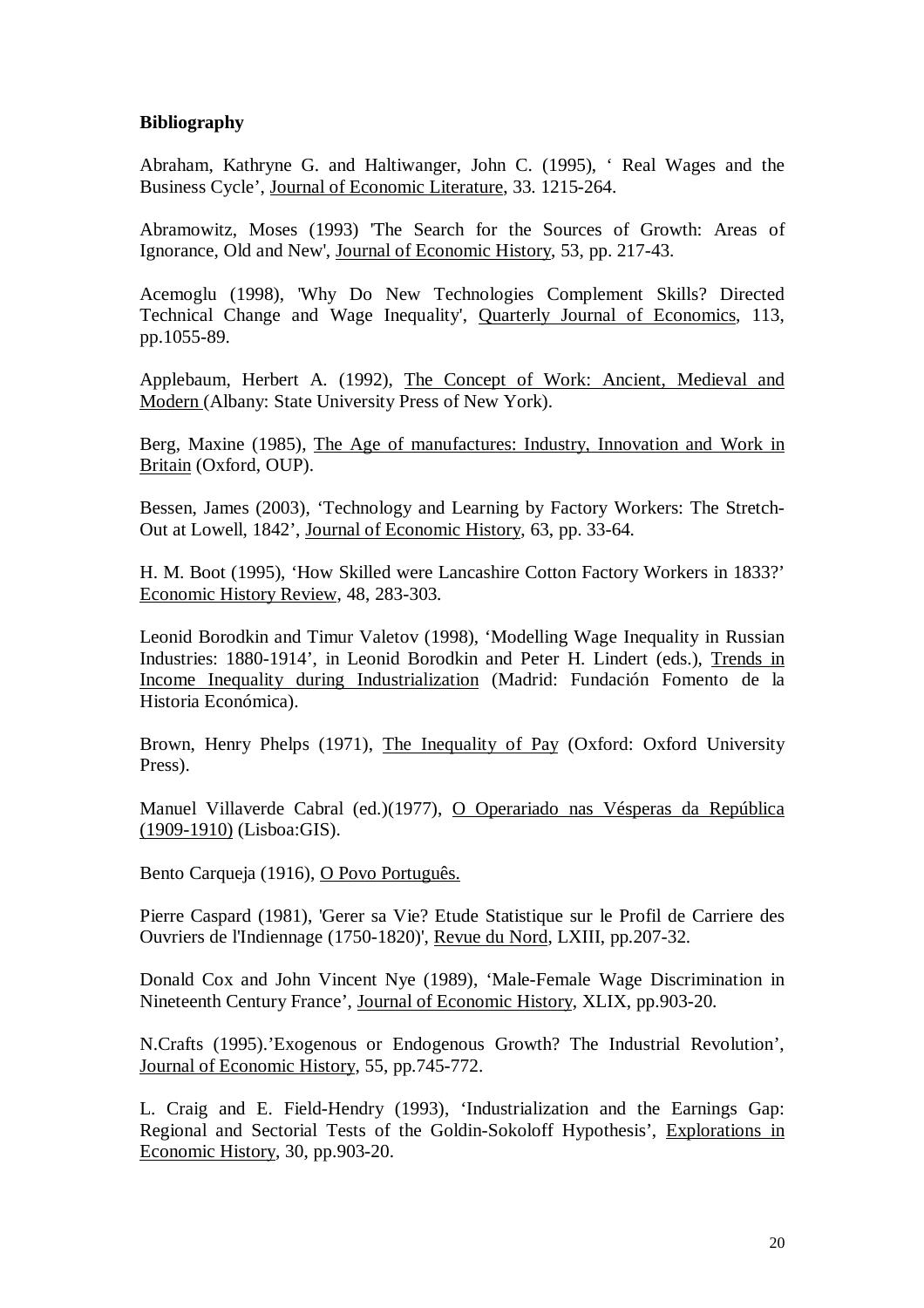Jean-Pierre Dormois (1997), L'Économie Française Face à la Concurrence Britannique à la Veille de 1914 (Paris : L'Harmattan).

Elbaum, B. (1989), 'Why Apprenticeship Persisted in Britain but not in the United States', JEH, 49, 337-49.

Elbaum, B. and Singh, N. (1995), The Economic Rationale of Apprenticeship Training: Some Lessons from the British and US Experience', Industrial Relations, 34, 593-662.

Charles Feinstein (1998), 'Pessimism Perpetuated: Real Wages and the Standard of Living in Britain during and after the Industrial Revolution', Journal of Economic History, 58, pp. 625-58.

Freeman, Richard B. and Katz, Lawrence F. (eds) (1995), Differences and Changes in Wage Structures (Chicago and London: Chicago University Press).

Alexander Gerschenkron (1962), Economic Backwardness in Historical Perspective

Claudia Goldin ((2001), 'The Human-Capital Century and American Leadership: Virtues of the Past', Journal of Economic History, 61, pp.263-92.

Claudia Goldin and Lawrence Katz (1998), 'The Origins of Technology-Skill Complementarity', Quarterly Journal of Economics, 113, pp.693-732.

Claudia Goldin and Lawrence Katz (2000), 'Education and Income in the Early Twentieth Century: Evidence from the Prairies', Journal of Economic History, 60, pp. 782-818.

Claudia Goldin and Kenneth Sokoloff (1984), ' The Relative Productivity Hypothesis of Industrialization: The American Case, 1820 to 1850' Quarterly Journal of Economics, XCIX, pp.461-87.

Hashimoto, M. (1981), 'Firm-Specific Human Capital as a Shared Investment, AER, 71, 475-82.

Hatton, Timothy and Williamson, J.G. (1991), 'Wage Gaps between Farm and City: Michigan in the 1890s' , EEH, 28, 381-408.

Hatton, Timothy and Williamson, J.G. (1992), 'Integrated and Segmented Labour Markets:Thinking in Two Sectors', Economic Development and Cultural Change, 40, 267-94.

Sakari Heikinen (1997), Labour and the Market. Workers, Wages and Living Standards in Finland, 1850-1913 (Helsinki: Finish Society of Sciences and Letters).

Huberman, M. (1991), Escape from the Market (Cambridge, CUP).

Pat Hudson (1992), The Industrial Revolution (London: Arnold).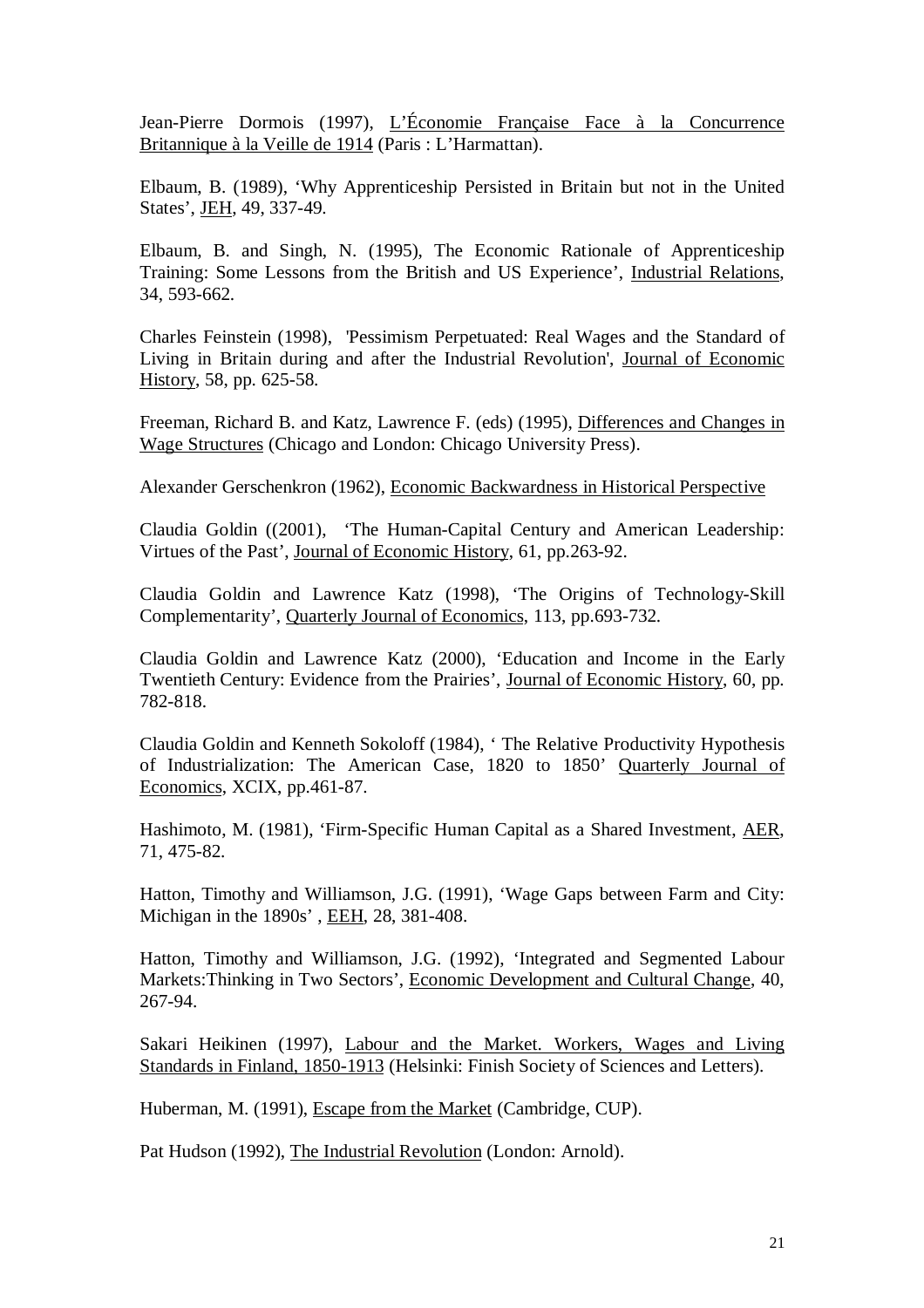David Justino (1990), Preços e Salarios em Portugal (1850-1912) (Lisboa: Banco de Portugal).

Arthur J. McIvor (2001), A History of Work in Britain, 1880-1950 (Houndmills: Palgrave).

Katznelson, Ira and Zolberg, Aristide R (eds) (1986) Working-class formation nineteenth-century patterns in Western Europe and the United States (Princeton: Princeton U P).

Hartmut Kaelble (1989), 'Was Prometheus most Unbound in Europe? The Labour Force in Europe during the Late XIXth and XXth Centuries', Journal of European Economic History, 18, pp. 65-104.

Pedro Lains (1987), 'O Proteccionismo em Portugal (1842-1913): Um Caso Mal Sucedido de Industrialização 'Concorrencial', Análise Social, 97, pp. 481-503.

David Landes (1969), The Unbound Prometheus: Technological Change and Industrial Development in Western Europe From 1750 to the Present (Cambridge: Cambridge University Press).

Yves Lequin (1978), 'Labour in the French Economy since the Revolution', in P. Mathias and M. M. Postan (eds), The Cambridge Economic History of Europe, Vol. VII, Part I (Cambridge: Cambridge University Press).

Peter Lindert and Jeffrey G Williamson (1980), American Inequality: A Macroeconomic History (New York: Academic Press).

Lucassen, Jan and Lucassen, Leo (eds) (1997) Migration, migration history, history: Old Paradigms and new perspectives (Bern: Lang).

Nuno Luís Madureira (ed.) (2001), História do Trabalho e das Ocupações. Vol. I:A Indústria Textil (Lisboa: Celta).

Simão de Martel (1911), ' A Alimentação das Classes Pobres e suas Relações com o Trabalho', Boletim do Trabalho Industrial, nº 44.

Conceição Andrade Martins (1997),' Trabalho e Condições de Vida em Portugal (1850-1913)', Análise Social, 142, pp. 483-535.

Maria Eugénia Mata (1999), 'Indústria e Emprego em Lisboa na Segunda Metade do Século XIX', Ler História, 37, 127-46.

Ana Maria Cardoso de Matos (1991), 'A Indústria no Distrito de Évora, 1836-90', Análise Social, 112-3, pp. 561-581.

R. C. O. Matthews, C. H. Feinstein and J. C. Odling-Smee (1982), British Economic Growth 1856-1973 (Stanford: Stanford University Press).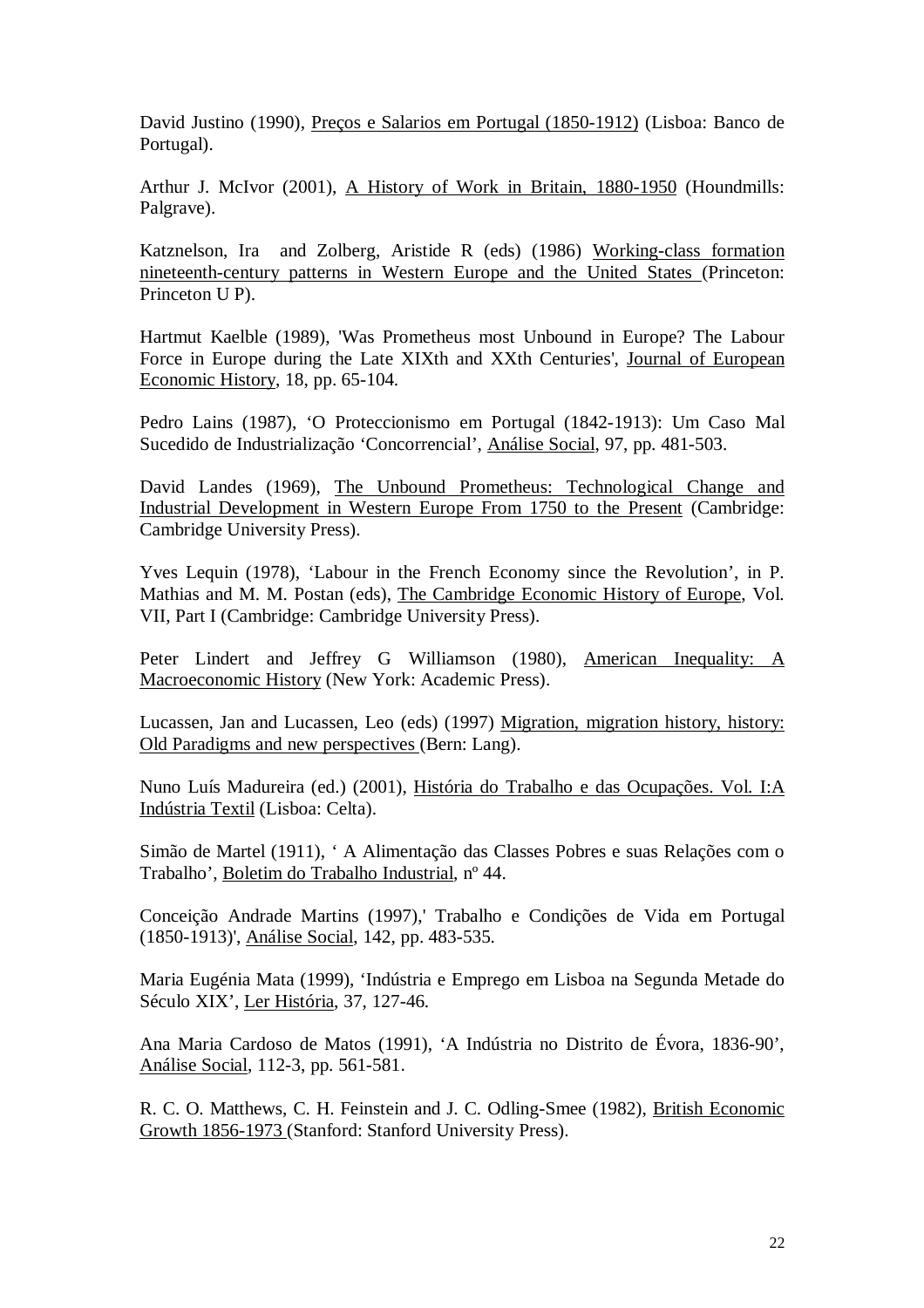Peter Mathias (1969), The First Industrial Nation: An Economic History of Britain, 1700-1914 (London: Methuen).

Mincer, Jacob (1989), 'Job Training: Costs, Returns and Wage Profiles', NBER Working Paper #3208.

David Mitch (1992), The Rise of Popular Literacy in Victorian England: The Influence of Private Choice and Public Policy (Philadelphia: University of Philadelphia).

David Mitch (1999), '….', in Joel Mokyr (ed.) The British Industrial Revolution : An Economic Perspective (Boulder, Co: Westview Press)

Maria Filomena Mónica (1979), 'Uma aristocracia operária: os chapeleiros (1870- 1914)', Análise Social, 60, pp. 859-945.

Maria Filomena Mónica (1987), 'Capitalistas e Industriais (1870-1914), Analise Social, XXIII, pp. 795- 863.

Stephen J. Nicholas and Jacqueline M. Nicholas (1992), 'Male Literacy, "Deskilling" and the Industrial Revolution', Journal of Interdisciplinary History, XXIII, pp. 1-18.

Ana Bela Nunes (1989), ' População Activa e Actividade Económica em Portugal dos Finais do Século XIX à Actualidade', Ph.D. dissertation, Technical University of Lisbon.

Kevin O'Rourke and Jeffrey G. Williamson (1997), 'Around the European Periphery 1870-1913: Globalization, Schooling and Growth', European Review of Economic History, 1, pp. 153-91.

Miriam Halpern Pereira (2001), Diversidade e Assimetrias: Portugal nos Séculos XIX e XX (Lisboa: ICS).

Léon Poinsard (1910), 'Le Portugal Inconnu. II. L'Industrie, le commerce et la Vie Publique', La Science Sociale, 25, pp. 231- 437.

Sergio Rebello (1991), 'Long-run Policy Analysis and Long-run Growth', Journal of Political Economy, 99, pp.500-21.

Jaime Reis (1986), 'The Industrialisation of a Late and Slow Developer: Portugal, 1870-1913', Rivista di Storia Economica, 3 (International Issue), pp.67-90.

Manuel Ferreira Rodrigues and José Maria Amado Mendes (1999), História da Indústria Portuguesa da Idade Média aos nossos Dias (Mem Martins: Europa America).

Joan R. Rosés (1998), 'Measuring the Contribution of Human Capital to the Development of the Catalan Factory System (1830-1861)', European Review of Economic History, 2, 25-48.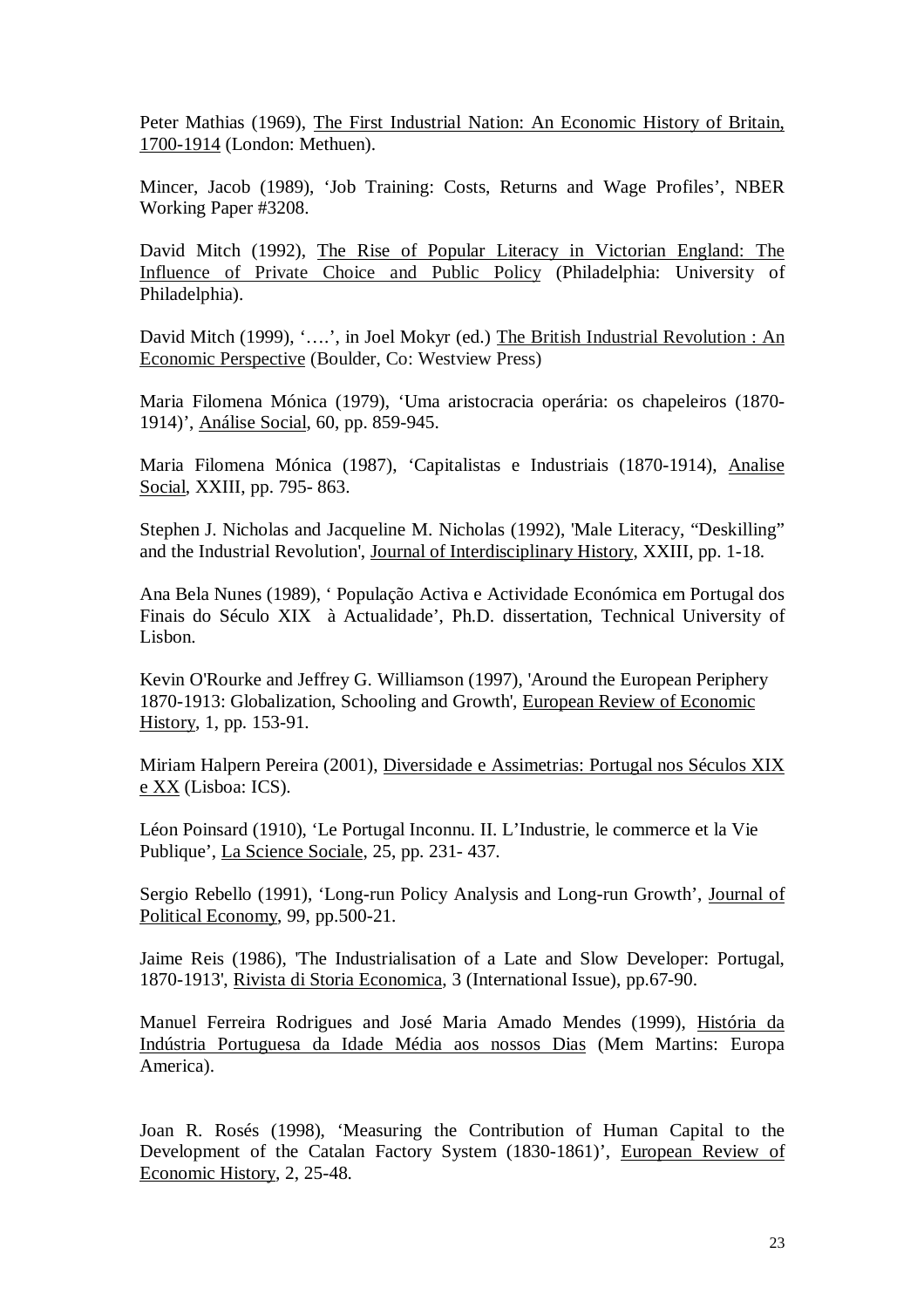Raphael Samuel (1977), 'Workshop of the World: Steam Power and Hand Technology in Mid-Victorian Britain', History Workshop, 3, pp.6-72.

Scholliers, Peter (1989), Real Wages in  $19<sup>th</sup>$  and  $20<sup>th</sup>$  Centiury Europe: Historical and Comparative Perspectives (Oxford: Berg).

Lennart Schön (2000), 'Electricity, Technological Change and productivity in Swedish Industry, 1890-1990', European Review of Economic History, 4, pp.175-94.

Sicsic, Pierre (1992), ' City-Farm Wage Gaps in Late  $19<sup>th</sup>$  Century', Journal of Economic History, 52. 675-695.

Jan P. Smiths and J. L. van Zanden (1998), 'Industrialiazation and Income Inequality in the Netherlands, 1800-1914', in in Leonid Borodkin and Peter H. Lindert (eds.), Trends in Income Inequality during Industrialization (Madrid: Fundación Fomento de la Historia Económica).

Söderberg, Johan (1985),' Regional Economic Disparity and Dynamics, 1840-1914: A Comparison between France, Great Britain, Prussia and Sweden', Journal of European Economic History, 14, 273-96.

José Tengarrinha (1981), 'As Greves em Portugal: Uma Perspectiva Histórica do Século XVIII a 1920', Análise Social, 67-8-9, pp.573-601.

E.P.Thompson (1967), 'Time, Work Discipline and Industrial Capitalism', Past and Present, 38, pp.56-97.

N. L. Tranter (1981), ' The Labour Supply 1780-1860', in R.Floud and D. N. McCloskey (eds.), The Economic History of Great Britain since 1700 (Cambridge: Cambridge University Press), pp. 204-26.

Jeffrey G. Williamson (1987), Did British Labor Markets Fail during the Industrial Revolution?', Oxford Economic Papers, 39, pp.641-78.

Sources: Boletim do Trabalho Industrial (1906-1917)

Comissão Central Directora do Inquerito Industrial (1881), Inquerito Industrial de 1881 (Lisboa: Imprensa Nacional).

Ministério das Obras Publicas, Comércio e Indústria (1891), Inquérito Industrial de 1890 (Lisboa: Imprensa Nacional).

Relatório da Repartição de Manufacturas do Ministério de Obras Públicas, Comércio e Indústria Apresentado à Câmara dos Srs. Deputados pelo Ministro e Secretário de Estado Respectivo (1857) (Lisboa: Imprensa Nacional).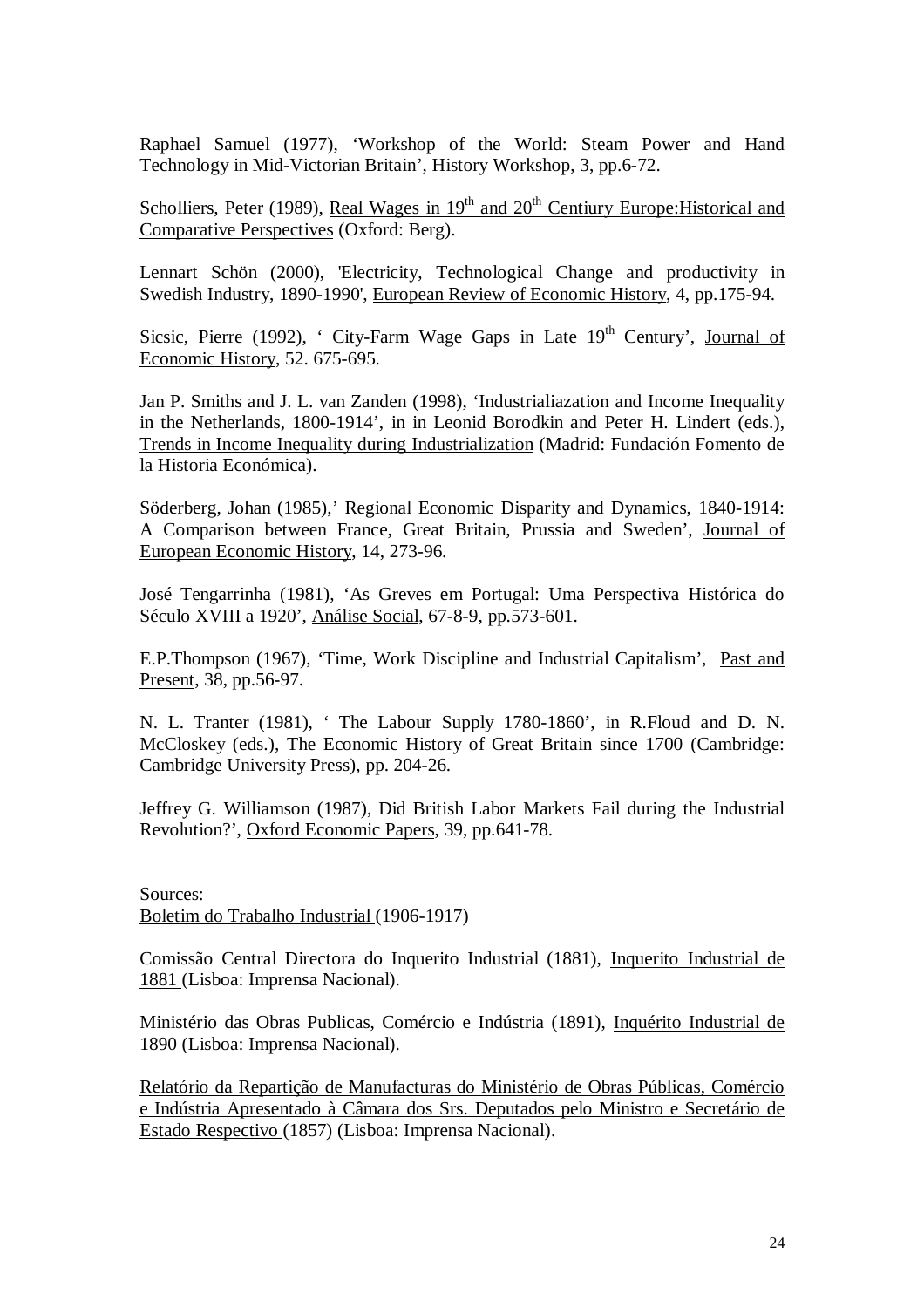<sup>11</sup> This paper has benefited from the help of Andrea Ichino, Pedro Lains, Sofia Lucas Martins, Joan Rosés, Ana Rute Cardoso and an anonymous referee.

 $4 \text{ In the tin trades, the comment was 'when the worker is no longer of use, he is sacked' (p.222); 'lathe$ workers receive a variable daily wage, according to their aptitudes' (p.234); in cotton textiles, 'workers are kept on as long as they are necessary, and are sacked without notice, when they are not' (p.268).

<sup>5</sup> The testimony given by trade unions in 1909 presents a harsher picture of the length of working days than the Inquérito of 1890. See Cabral (1977).

<sup>6</sup> The real (plural, reis) was the Portuguese monetary unit of account. In 1890, before the financial crisis of 1891, 4,500 reis were equivalent to one pound sterling.

 $7$  This dividing line is taken from our current research on Lisbon wages between 1800 and 1900 based on the archive of the royal palaces. It is equivalent to a daily wage of 400 reis, the usual remuneration of men engaged in heavy but unskilled work in gardens or on construction sites.

<sup>8</sup> This is based on family budgets in Lisbon for around 1910 compiled by Martel (1911). The trade union inquiry of 1909 (Cabral, 1977) presents similar cost of living levels for a family of five. For a family living decently with a single bread winner, its implicit estimate was that the hourly wage should be in the 74-120 reis range. It should be noted that the Lisbon cost of living in 1890 was 10% lower than in 1910. This picture is confirmed by Poinsard (1910), who researched into the living conditions of the working class in 1909.

9 As a consequence of the methodology followed, we have been unable to situate properly three important industries of this period since they usually paid by the piece and not by the day. These are cork, fish canning and textiles.

<sup>10</sup> Madureira (2001) argues that as a result of the de-skilling caused by mechanisation, there was a spread of occupational designations that no longer related to the tasks performed but rather to the way in which workers were paid, e.g. 'day worker', 'operative' , 'subcontractor', and so on. In fact, these categories were relatively insignificant, as we can see.

 $11$  For an interesting discussion of this problem regarding French  $19<sup>th</sup>$  century industry, see Cox and Nye (1989).

 $12^{12}$  The census does not give us literacy per age group and we have therefore calculated the most unfavourable cenario for our argument. This assumes that all people under 16 were all illiterate and that those registered as literate were all over sixteen. The rate would be about 42%.

<sup>13</sup> Madureira (2001)'s description of jobs in the textile industry makes it clear that their associated skills were typically learned at work, and rarely, if ever, by means of technical education. The principal exception seem to have been the schools for women who were to become spinners and which were set up, for a few decades, towards the end of the  $18<sup>th</sup>$  century (pp. 47-8)

The 1909 report on the conditions of the working class repeatedly states that the earnings of apprentices were closely related to the extent of their skills, whatever the task they were engaged in (Cabral, 1977: p.307).

<sup>15</sup> See, for example, the interview with the manager of the Xabregas tobacco factory in Lisbon in vol.1, part 2 of the 1881 Inquérito, p.336.

<sup>16</sup> Portuguese literacy statistics from the 1890 population census show, for the Lisbon district, that this group exceeded that comprising those who could both read and write by 3% only. Already in 1852, a survey of Lisbon industrial workers shows that these two rates were close and respectively 20.4 and 25.4%. See Relatório (1857: 11).

<sup>17</sup> Mata (1999: 136 and 138) also finds a positive relationship between literacy and technical skill, on the one hand, and the use of machinery, on the other. This conclusion is not reached, however, by regression analysis but by visual comparison of thirteen broad industrial categories, which lump together quite a variety of jobs and of manufacturing branches.

 $18$ <sup>18</sup> This is made abundantly clear in Madureira (2001) whose detailed descriptions of occupations in the textile industry show the importance of the practical learning of skills.

<sup>19</sup> Even so some interpolation was necessary, as when the number of working days per year had to be interpolated from other firms in the sector.

 $20$  They are the state canon foundry, the state's printing works and two private firms.

<sup>21</sup> If we accept installed horse power per worker as a proxy for technological development, it is worth noting then that the value for this indicator in Lisbon in 1890 was 0.13, while in 1906 it was 0.45 for the whole of France and 0.79 for Britain (Dormois, 1997).

 $2^2$  For a detailed survey of earlier efforts of the kind, see Matos (1991).

<sup>&</sup>lt;sup>3</sup> Our count of workers actually surveyed differs slightly from that of Mata (1999), which provides two figures: one of 14,557 on p.132 and one of 18,476 on p. 137.